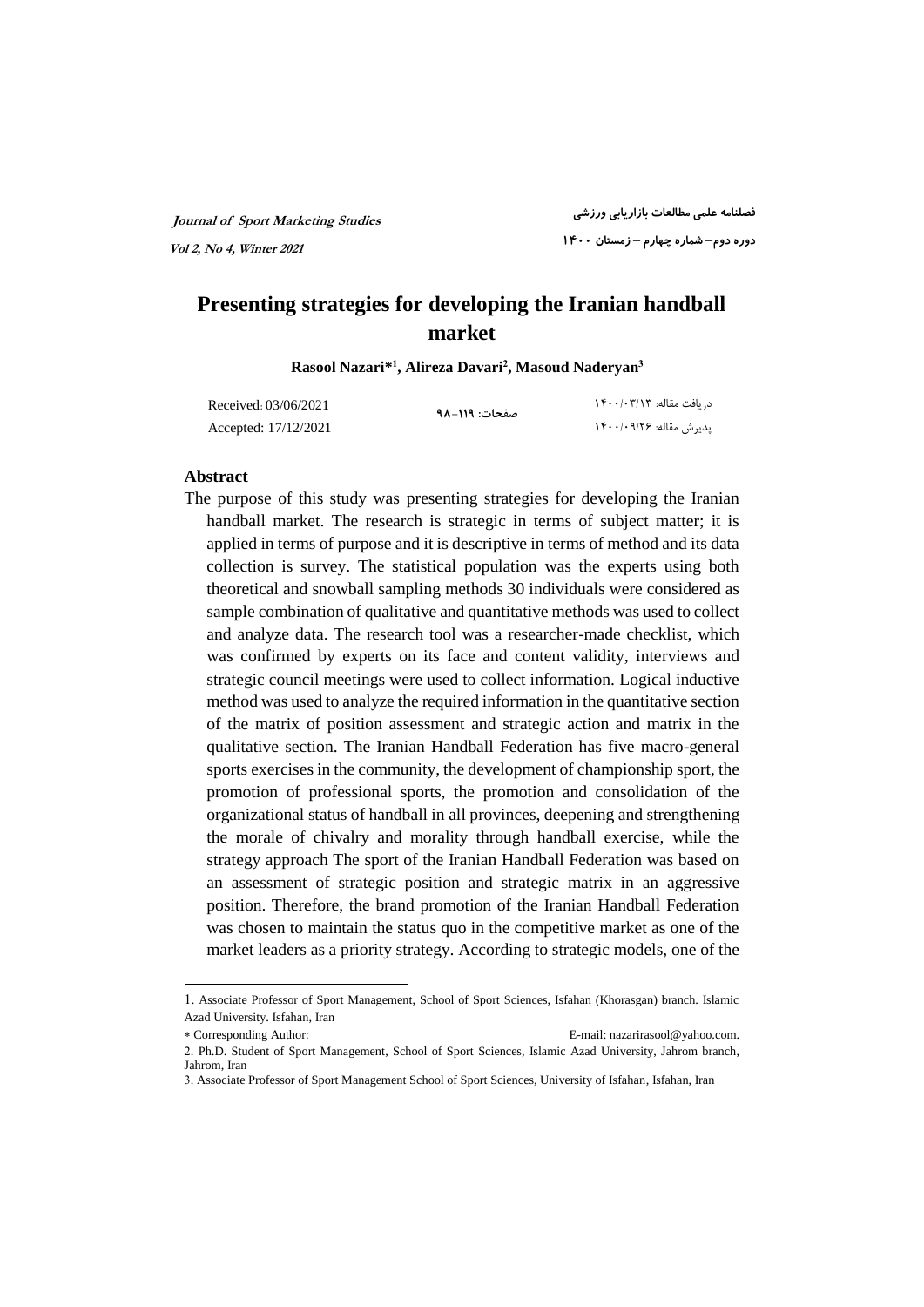important matrices that helps managers to adapt well to the processes and activities of the organization based on the current conditions in organizations is the internal and external matrix. This matrix is obtained by summing the two matrices of internal environment assessment and external environmental assessment matrix. According to the rank and effective weight given to the strengths and weaknesses of the indoor environment of Iran handball field, the matrix score of internal factors is 2.25, this number shows that the condition of the indoor environment is relatively appropriate and indicates it. The Iranian Handball Federation has good strengths in terms of internal factors. It seems that the strategies, processes and activities adopted by experts and managers are appropriate. This requires that given the existing potentials and capacities with careful and codified planning to witness the development and significant progress of this plan with a focus on production and transfer of knowledge, so it is necessary to optimize strategies in accordance with the goals by the strategist. And experts to be adopted in order to achieve the desired situation. After ranking and effective weighting of opportunities and threats of Iranian handball, the matrix score of external factors was 2.30. This number shows that the situation of the external environment is relatively good, although it has threats in terms of external factors, so it takes advantage of opportunities and external factors and out of control. In general, from the analysis of the score of internal factors (2.25) and the analysis of the score of external factors (2.30), it can be inferred that in order to achieve a more desirable situation, the situation should be improved by using the strengths. Although sometimes there are very good opportunities outside the organization, but the organization cannot take advantage of these opportunities due to internal weakness. In this strategy, we should try to minimize the weaknesses and maximize the opportunities. As can be deduced from the interpretation of the matrix for determining the state of the indoor and outdoor environment, the current state of Iranian handball is within the scope of maintaining and improving services. The strategies that are mostly used in this situation are in accordance with the provision of new services and updating of past services in accordance with the needs of the Iranian Handball Federation. It seems that this office should develop the type and influence of its sports services in the internal and peripheral environment in accordance with its mission.

Considering that in order to formulate a strategic plan, the perspectives and goals of the organization must first be determined, therefore, based on the findings,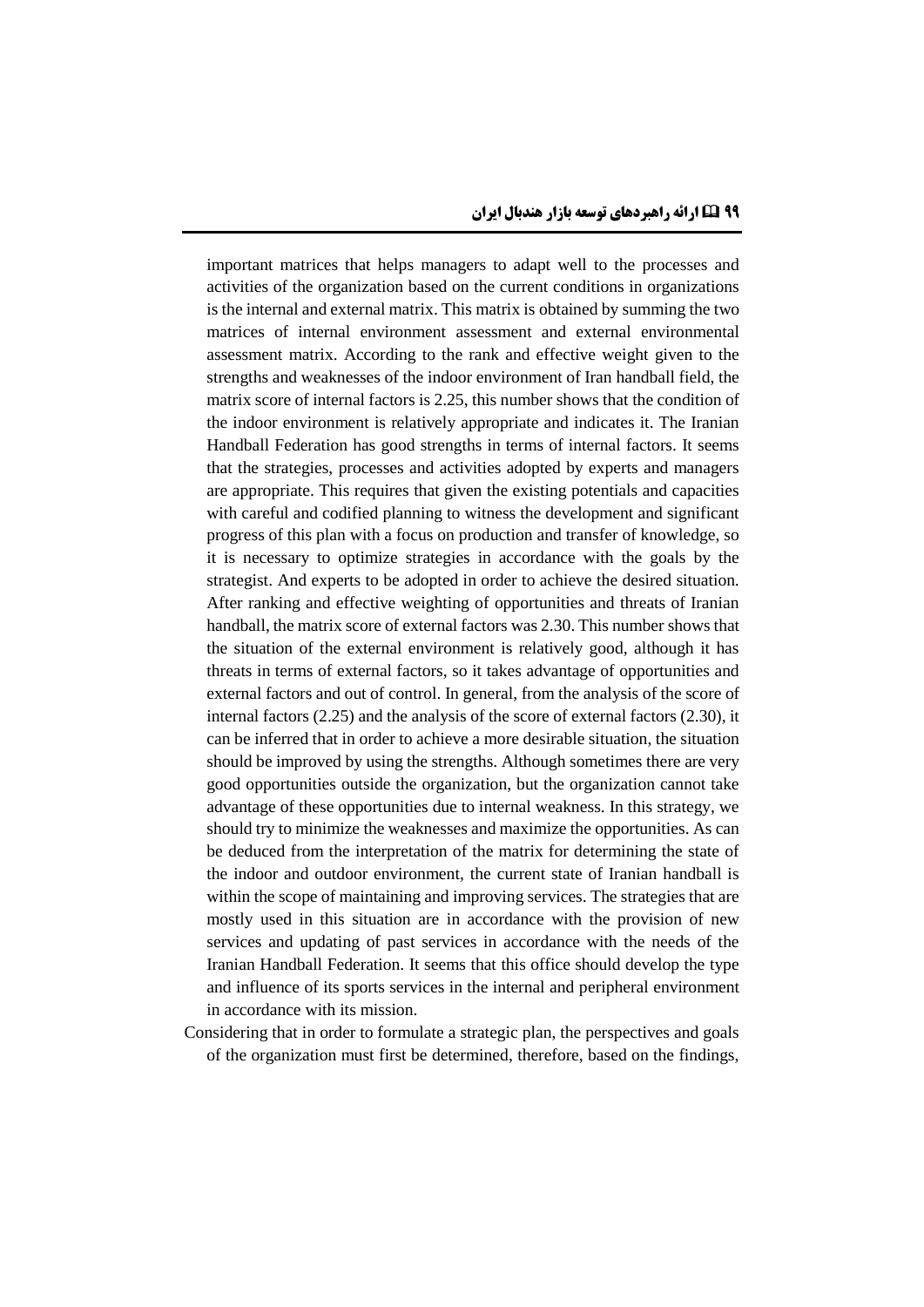the general goals of Iranian handball according to the intended perspective include generalization of handball among the community, development of handball championship sport with pride In order to maximize the brand of the Iranian Handball Federation, the promotion of the professional handball league, the promotion and consolidation of the organizational position of handball in Iran, deepened and strengthened the spirit of chivalry and ethics in society. It should be acknowledged that the goals and policies of the Iranian Handball Federation and the impact of handball in the country's sport in the form of perspectives should be interpreted correctly and then long-term and strategic goals, metrics, quantitative goals, annual goals and actions An implementation should be designed to provide the basis for the correct implementation of the developed strategies.

Based on the findings, the strategic position of Iran handball in the position evaluation matrix and strategic action in the position of competitive strategies have been obtained. It should be noted that the position evaluation matrix and strategic action is obtained from the outcome of financial strength, service or industry capability, environmental stability and competitive advantages. Analyzes competition and defensive strategies and determines the approach of organizational strategies. The result obtained from this result indicates that the Iranian Handball Federation must maintain its principled competence in the optimal performance of handball activities. Based on the findings, the most important priority strategies include emphasizing the development and generalization of championship sports activities and events, improving the level of interaction with the media, highlighting the position and importance of sports in order to stabilize and sustain handball according to Article 44 of the general policy Sixth, development, attention and emphasis on the central program and review of strategies and approaches with emphasis on compiling a health document, highlighting the activities and performance of public and championship sports of the Iranian Handball Federation, emphasizing the maximum interaction between the Deputy Minister of Championship and the National Olympic Committee. Emphasis is placed on productive management along with the observance of fiscal contractionary policies in unnecessary activities, facilitating the conditions for the maximum presence of sportsloving charities in Iranian handball, and emphasizing on maximizing revenue generation from the resources available to handball.

**Keywords**: federation, handball, Marketing, schedule, sports, Strategic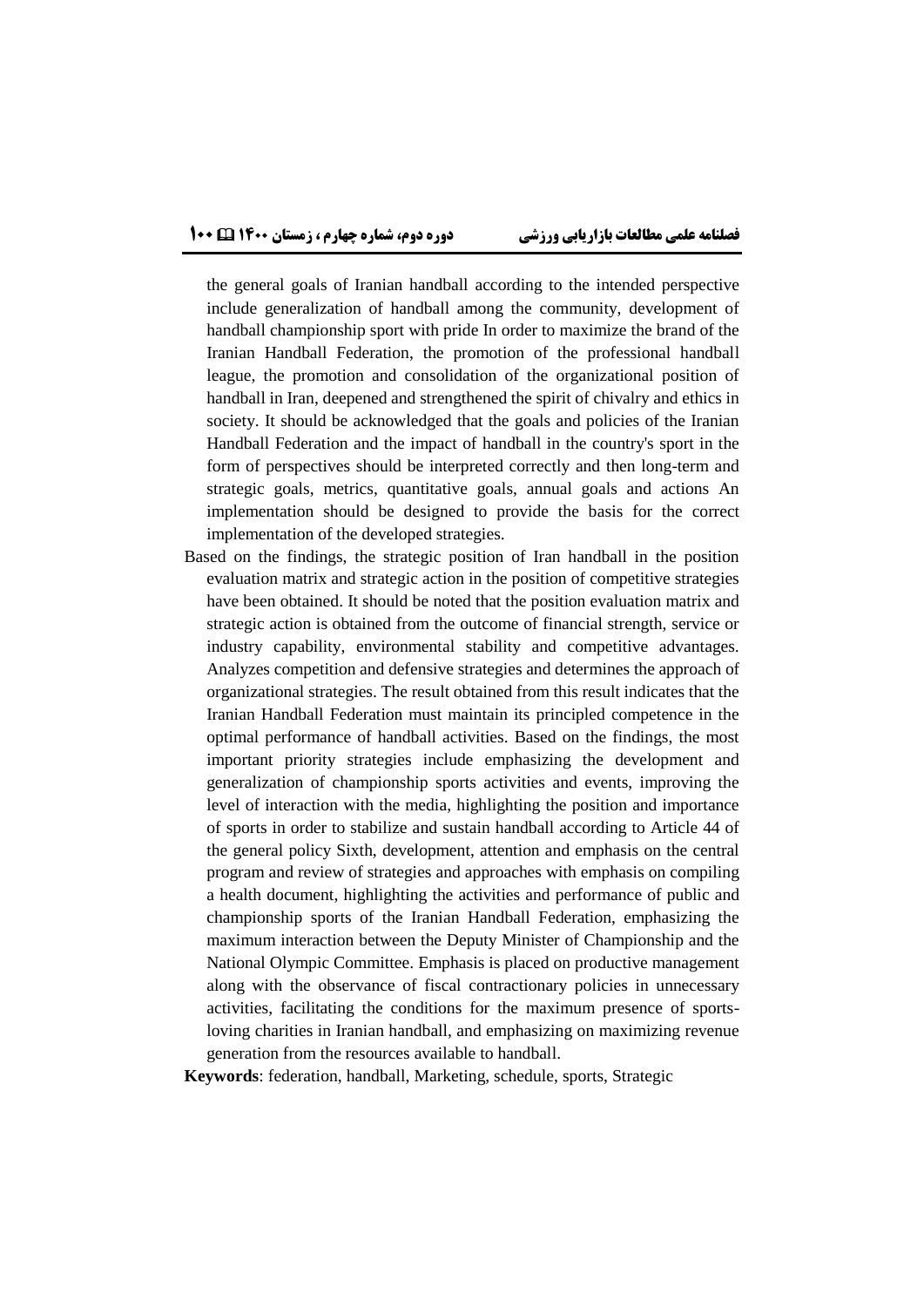# **ارائه راهبردهاي توسعه بازار هندبال ایران**

**، علیرضا داوری <sup>1</sup> رسول نظری\* ، مسعود نادریان <sup>2</sup> 3**

### **چکیده**

هدف پژوهش ارائه راهبردهاي توسعه بازار هندبال ایران بود. تحقیق با توجه به موضوع از نوع مطالعات استراتژیک؛ از لحاظ هدف کاربردي و به لحاظ روش از نوع توصیفی است که جمعآوري اطالعات آن بهصورت پیمایشی انجام پذیرفته است. مشارکتکنندگان خبرگان حوزه ورزش هندبال ایران بودند. با استفاده از روش نمونهگیري گلوله برفی 30 نفر بهعنوان نمونه در نظر گرفته شد ترکیبی از روشهاي کیفی براي گردآوري و تحلیل دادهها استفاده شد. ابزار پژوهش، چکلیستها محقق ساخته که روایی صوري و محتوایی آن را متخصصان تأیید نمودند. براي جمعآوري اطالعات از روش مصاحبه استفاده شد. فدراسیون هندبال ایران داراي پنج هدف کالن شامل تعمیم ورزش در بین جامعه، توسعه ورزش قهرمانی، ارتقاي ورزش حرفهاي، ارتقا و تثبیت جایگاه سازمانی هندبال در تمامی استانها، تعمیق و تقویت روحیه جوانمردي و اخالقمداري از طریق ورزش هندبال بود. رویکرد راهبردهاي فدراسیون هندبال ایران بر اساس ماتریس ارزیابی موقعیت و اقدام راهبردي در موقعیت تهاجمی قرار گرفت. ازاینرو تعالی سازي برند فدراسیون هندبال ایران در حفظ وضع موجود در بازار رقابتی بهعنوان یکی از رهبران بازار بهعنوان استراتژي اولویتدار انتخاب گردید.

**واژههای کلیدی**: استراتژیک، بازاریابی، برنامه، فدراسیون، ورزش، هندبال

۱. دانشیار مدیریت ورزشی، دانشکده علوم ورزشی، واحد اصفهان(خوراسگان)، دانشگاه آزاد اسلامی. اصفهان، ایران.

<u>.</u>

E-mail: [nazarirasool@yahoo.com](mailto:nazarirasool@yahoo.com) :مسئول نویسنده\*

.۲ دانشجوی دکتری مدیریت ورزشی، دانشگاه آزاد اسالمی، واحد جهرم، جهرم، ایران

.۳ . دانشیار دانشکده مدیریت ورزشی، دانشگاه اصفهان، اصفهان، ایران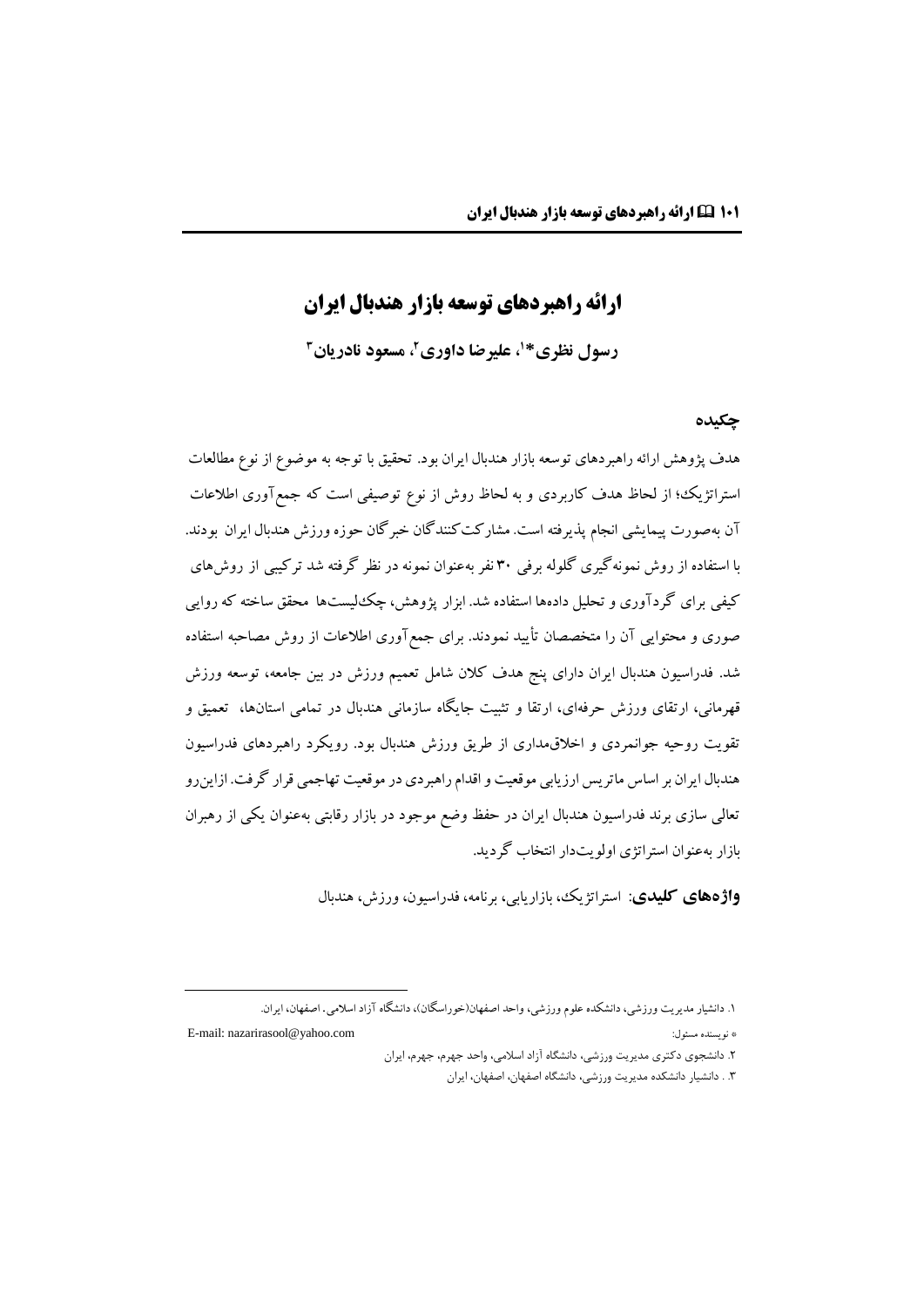### **مقدمه**

مفهوم توسعه براي عموم مردم قابلفهم و روشن است و مردم تاحدي میدانند که رفاه اجتماعی و همچنین آزادي وعدالت درزیست اجتماعی آنها با توسعه، سطح باالتري خواهد یافت. توسعه، نوع یا حالتی از دگرگونی اجتماعی است که انسان براي دستیابی به نیازها و خواستههاي خود در محیط ایجاد میکند. انسان همواره تالش میکند محیط زیستی و اجتماعی خود را در جهت پاسخگویی به نیازهاي خویش دگرگون سازد )2018 ,Nazari). توسعهبه معنی بازسازي جامعه بر اساس اندیشههاي جدید تعبیر میشود. این اندیشههاي تازه در دوران مدرن، شامل سه اندیشۀ علمباوري، انسانباوري و آیندهباوري است. به همین منظور باید براي نیل به توسعه، سه اقدام اساسی درک و هضم اندیشههاي آینده، تشریح و تفضیل این اندیشهها و با ایجاد ابزارهاي جدید آیندهشناسی، تحقق عملی این اندیشهها صورت پذیرد )2018 ,Meristö & Laitinen). مدیران سعی در افزایش و بهبود کیفیت خدمات و محصوالت برند باشگاه خود و جلب اعتماد مشتریان نمایند )2021 ,Poursoltani) . چرا که مشارکت و مداخله هواداران باعث میشود هواداران به خدمات ورزش دلبسته بشوند) et & Sofi  $(a1, 2021)$ 

در عصر پر از عدم قطعیت، سازمانها باید فرصتها و تهدیدهاي آینده را بهموقع شناسایی کنند و رسیدگی به آنها را در فرآیند برنامهریزي استراتژیک خود در اولویت قرار دهند ) & Khazaei 2017 ,Aslaniyan). در دنیاي پر عدم قطعیت امروز کهمشخصه اصلی آن پیچیدگیو نوسانات فراوان است، رویکرد و مدلهاي برنامهریزي تغییر کردهاند و نهتنها در ادبیات استراتژي، بلکه در روشهاي کاربردي به سمت برنامهریزي استراتژیک در شرایط عدم قطعیت پیش میروند. روشهاي برنامهریزي استراتژیک در شرایط عدم قطعیت، این توانایی را دارند تا متغیرهاي کلیدي، پیچیدگیها و عدم قطعیتهاي محیطی را لحاظ کنند و تحلیلهاي متعدد و چندگانهاي از توسعهها و روندهاي احتمالی آینده، بر مبنای تحلیل آینده ارائه دهند (Volif & Miner, 2010). برنامهریزی استراتژیک مبتنی بر تفکر آینده، چارچوبی براي مدیریت استراتژیک در شرایط عدم قطعیت فراهم میآورد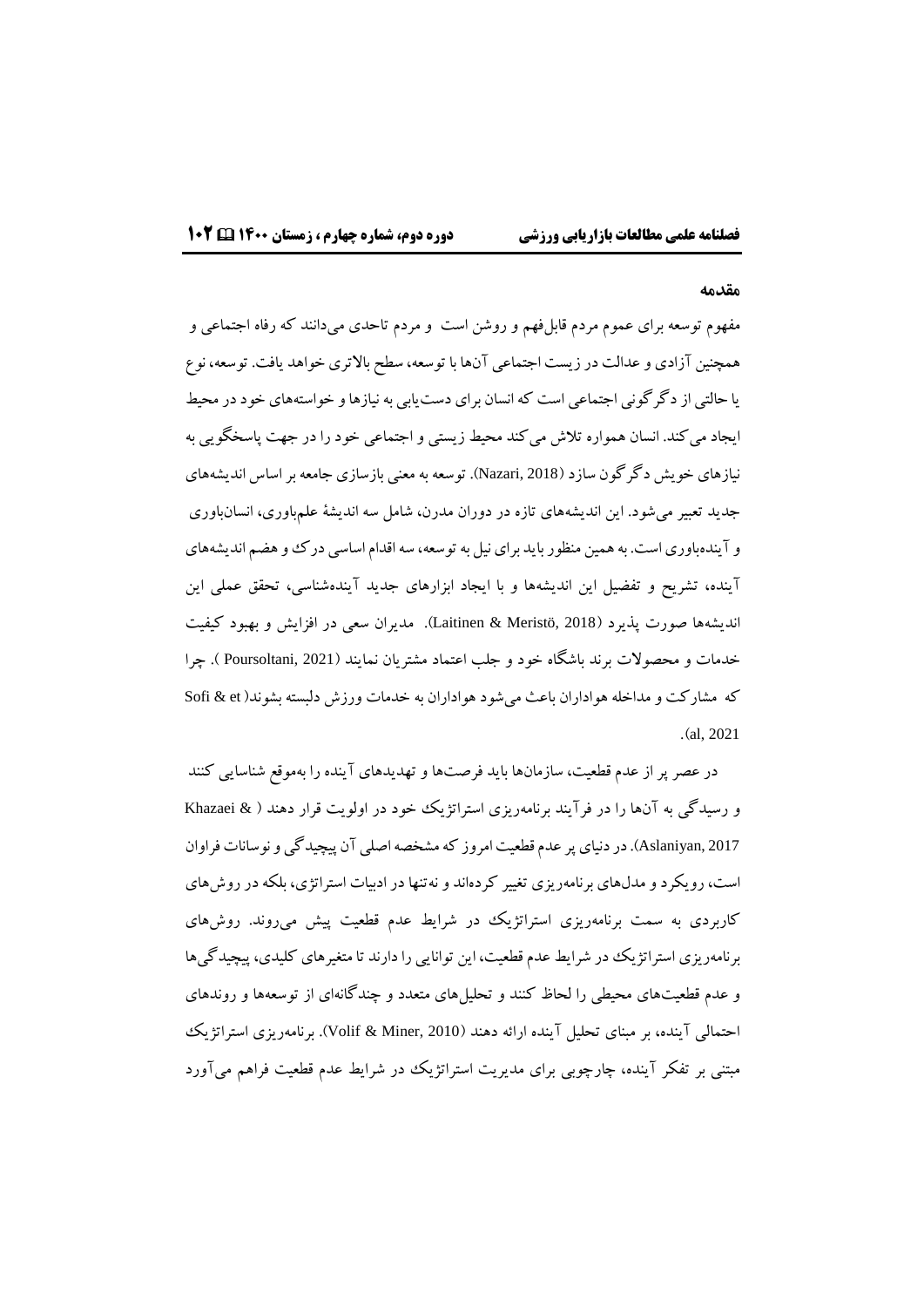(Cristiyano & Alisio, 2017). تفکر آینده' بر اخذ تصمیمات درست تأثیرگذار است و ممکن است آینده را به حال حاضر مرتبط سازد )2018 ,Wolff & Thorstad). بسیاري از افکار آینده اندیشانه و تصمیمگیريها درباره تحوالت و راهبردهاي نیل به آنها تحت تأثیر تخیل و تصور از آینده است .(Darabi  $\&$  et al, 2017)

با توجه به عدم توانایی در پیشبینی دقیق آینده و همچنین پیچیدگیهاي ناشی از تغییرات روزافزون، سبب شده است تا محققان با بهرهگیري از تفکر آینده در فعالیتهاي برنامهریزي و نیز بیش بینی تحولات استفاده کنند. امروزه واژه آیندهنگاری<sup>۲</sup> پهصورت گستردهای به کار می رود. این واژه بیانگر طیف وسیعی از رویکردهایی است که باعث بهبود فرآیند تصمیمگیري میشوند (2017 ,Sharifi& Jahangiri). آیندهنگاری تلاش میکند که آیندههای ممکن را به دست آورد و آینده مطلوب را بشناساند و پس از آن، به چگونگی رسیدن به آن توجه نماید( ,Palidow& ta al <sup>2017</sup>(. یکی از مفاهیم سازنده آیندهنگاري، برنامهریزي استراتژیک میباشد. از این منظر به آیندهنگاري و نتایج آن بهعنوان عناصر ورودي براي تدوین استراتژي و سیاستگذاري نگریسته میشود که سعی دارد به برنامهریزي استراتژیک و برنامههاي اجرایی جهتدهی کند. واژه برنامهریزي روبهجلو نیز از جمله واژههایی است که در این نوع نگاه به آیندهنگاري طرح میشود و بهعنوان یک فرآیند شناسایی آینده شناختهمیشود. این فرآیند میتواند آیندههاي محتمل را معرفی وتحلیل کند.همچنین به تحلیل و شناساییاثراتاقتصادي واجتماعی تصمیمات واهداف میپردازد و شناسایی عناصر کلیدي تأثیرگذار بر آینده را کانون توجه خود قرار میدهد )2012 ,Santagada). پویاییهاو تحوالت شدید محیطی عصر کنونی ضرورت برنامهریزي براي رویارویی با این تحوالت را بیشازپیش نمایان ساخته است. مروري بر سرنوشت سازمانها طی سالیان اخیر نشان میدهد در عرصه پیشرفت و توسعه، سازمانهایی موفق بودهاند که توانستهاند با درک صحیحی از محیط و

-

<sup>1.</sup> Future Thinking

<sup>2.</sup> Forthcoming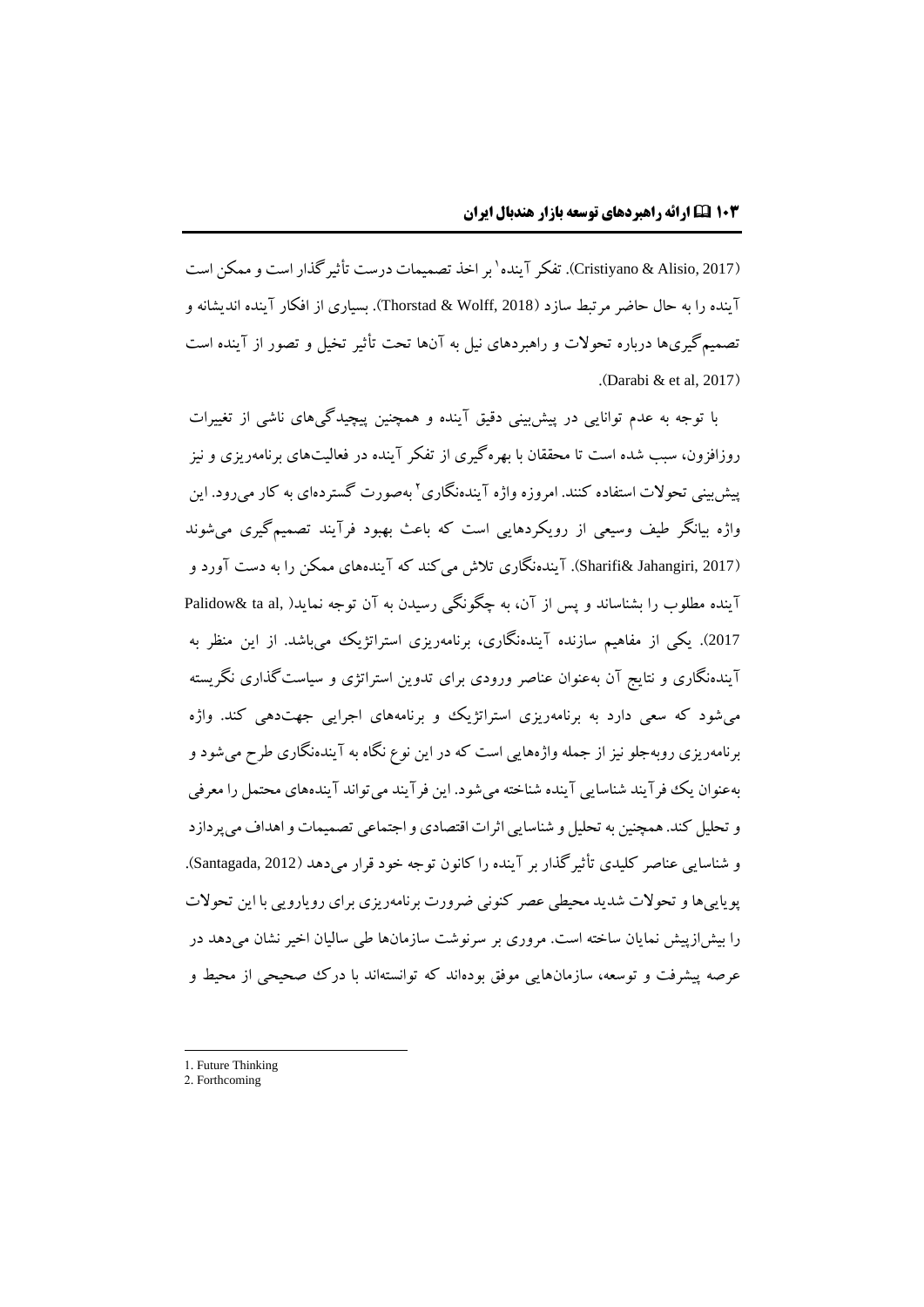تحوالت آن، استراتژيهاي مؤثري را بر اساس مأموریت خود تدوین نموده و بستر مناسب براي اجراي آنها را فراهم آورند (Nazari& et al, 2017).

برنامهریزي استراتژیک فرآیندي است که از طریق آن سازمانها محیط داخلی و خارجی خود را تحلیل کرده و شناخت کسب میکنند، عالوه بر آن مسیر استراتژیک خود را پایهگذاري کرده و استراتژيهایی را خلق میکنند )2013 ,Pourabedi & Nazari). در همین راستا، تفکر راهبردي به مفهوم آمادگی ذهنی و اجرایی فرد براي انطباق با شرایط و تقدم زمانی و معنایی براي تغییرات محیطی میباشد. تفکر راهبردي پیشبینی آینده نیست، بلکه تشخیص بهموقع خصوصیات میدان رقابت و دیدن فرصتهایی است که رقبا نسبت به آن غافل هستند (Shapira & et al, 2017). در این راستا خلاقیت و خودمختاری بالا به همراه کنترل کم، موجب افزایش تنش در سازمان و در نتیجه اثربخشی برنامهریزي استراتژیک می شود (Elbanna, 2016). در این راستا امروزه سازمانهاي پاسخگو با شرایط محیط بیرونی بهطور موفقیتآمیزي تعامل برقرار کرده و سازمان را بهطور اثربخش در جهت اهداف و مقاصد اصلی خود هدایت میکند )2014 ,al et & Nazari)، لذا شاهد تغییرات و تحوالت شگرف در زمینههاي مختلف هستیم، محیط با تالطم زیادي مواجه است و رقابت شدت زیادي پیدا کرده، سیستمهاي سازمانی براي موفقیت باید از نوعی برنامهریزي بهره گیرند که آیندهنگر ومحیطگرا باشد )2014 ,Agamuthu & Victor). اگر مبناي برنامهریزي استراتژیک پیشبینی محیط داخل ) قوتهاو ضعفها) و محیط خارج (فرصتها و تهدیدها) جهت تحلیل آینده در نظر گیریم، در جایی که بین پیشبینی و واقعیت تفاوت زیادي وجود داشته باشد، اثربخشی آن از بین میرود در چنین شرایطی تفکر استراتژیک بخصوص زمانی که این نوع تفکر میان مدیران میانی در سراسر سازمان توزیع شده باشد، باعث بهبود و کارایی و اثربخشی سازمان میشود )2010 ,David). تفکر راهبردي پیشبینی آینده نیست، بلکه تشخیص بهموقع خصوصیات میدان رقابت و دیدن فرصتهایی است که رقبا نسبت به آن غافل هستند. به نظر میرسد داشتن تفکر استراتژیک و بهتبع آن برنامه استراتژیک امري مهم به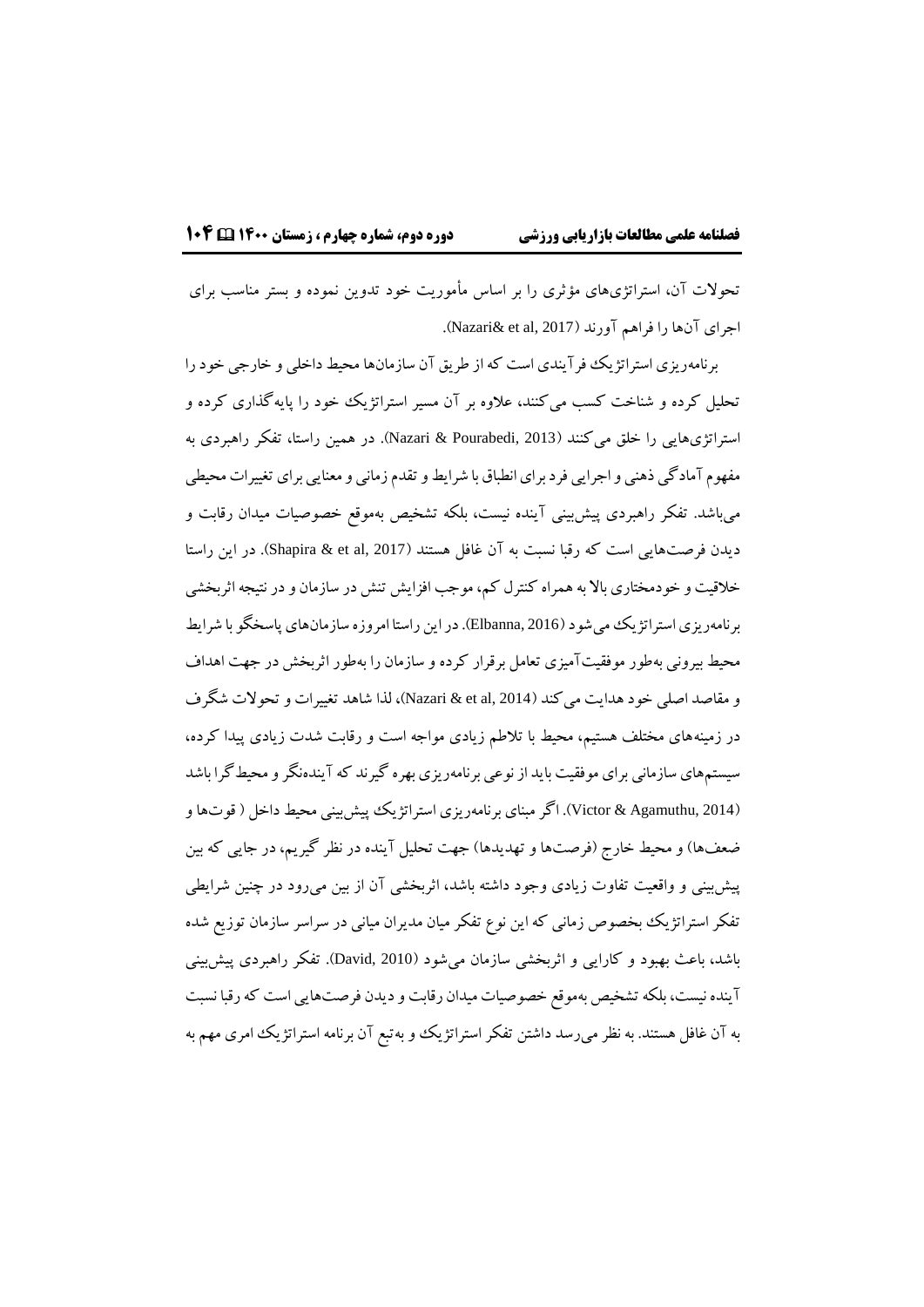شمار میرود، تفکر استراتژیک مدیر را قادر میسازد تا بفهمد چه عواملی در دستیابی به اهداف موردنظر مؤثر است و چگونه این عوامل براي مشتري ارزش آفرینند. در محیط کسبوکار صرفاً عوامل موفقیت ساز هستند که در خلق ارزش براي مشتري نقش کلیدي داشته باشند، در شرایطی که عوامل مزیت ساز رقابتی سریعاً در تحول است، تنها مزیت رقابتی پایدار فهم و بصیرت نسبت به تشخیص مستمر این عوامل است )2010 ,Lashkarboloki). با حاکمیت چنین تفکري، برخی از سازمانهاي ورزشی براي توفیق در مأموریت خود راهبرد سازمانی خود را تدوین نمودهاند. امروز بهوضوح روشن است که ساختار سازمانها بهگونهاي پیچیده شده که آنها بدون برنامهریزي دقیق بههیچوجه نمیتوانند به حیات خود تداوم بخشند و سازمانهاي ورزشی نیز از این مقوله مستثنی نیستند. ازاینرو هر سیستمی که خواهان موفقیت است، باید اهداف مشخص داشته باشد و نحوه و زمان رسیدن به آن اهداف را نیز مشخص سازد (2013 Goharrostami& et al,). این نوع برنامهریزي، در واقع همان برنامهریزي راهبردي است که با بررسی محیط داخلی و خارجی سازمان، قوتها و ضعفهاي داخلی و فرصتها و تهدیدهاي محیطی را شناسایی کرده و با در نظر داشتن چشمانداز و مأموریت سازمان، اهدافی بلندمدت براي سازمان تنظیم میکند و براي دستیابی به این اهداف، از بین گزینههاي راهبردي، اقدام به انتخاب راهبردهایی می کند. چالش هاي راهبر دي را که بهطور بالقوه در پیش روي مدیران قرار دارد )2015 ,Boyle'O).

در هزاره سوم، ورزش بهعنوان یکی از مهم ترین ارکان توسعه و اهمیت نقش آن بهمنظور رسیدن به توسعه پایدار اجتناب $باپذیر است (2017 ,Nazari & et al). امروزه هر فرد بهخاطر توسعه سریع$ صنعتی شدن در جمعیت، افزایش سرعت، وسایل نقلیه و مواد مصنوعی، غیره تمایل دارد با این وجود از نظر سالمتی، سالم باشد )2020 ,Rathod). در دهههاي اخیر صنعت ورزش دوران جدید و تازهاي را تجربه می نماید بهطوری که ورزش بهعنوان یک بخش اقتصادی در تولید کالاها و خدمات ورزشی و توسعه اقتصاد ملی کشورها، یکی از درآمدزاترین صنایع در قرن 21 به شمار میرود ) ,Salimi <sup>2015</sup>(، ضمن اینکه ورزش و فعالیتهاي مربوط به آن، جایگاه مهمی در فرهنگ جوامع پیدا کرده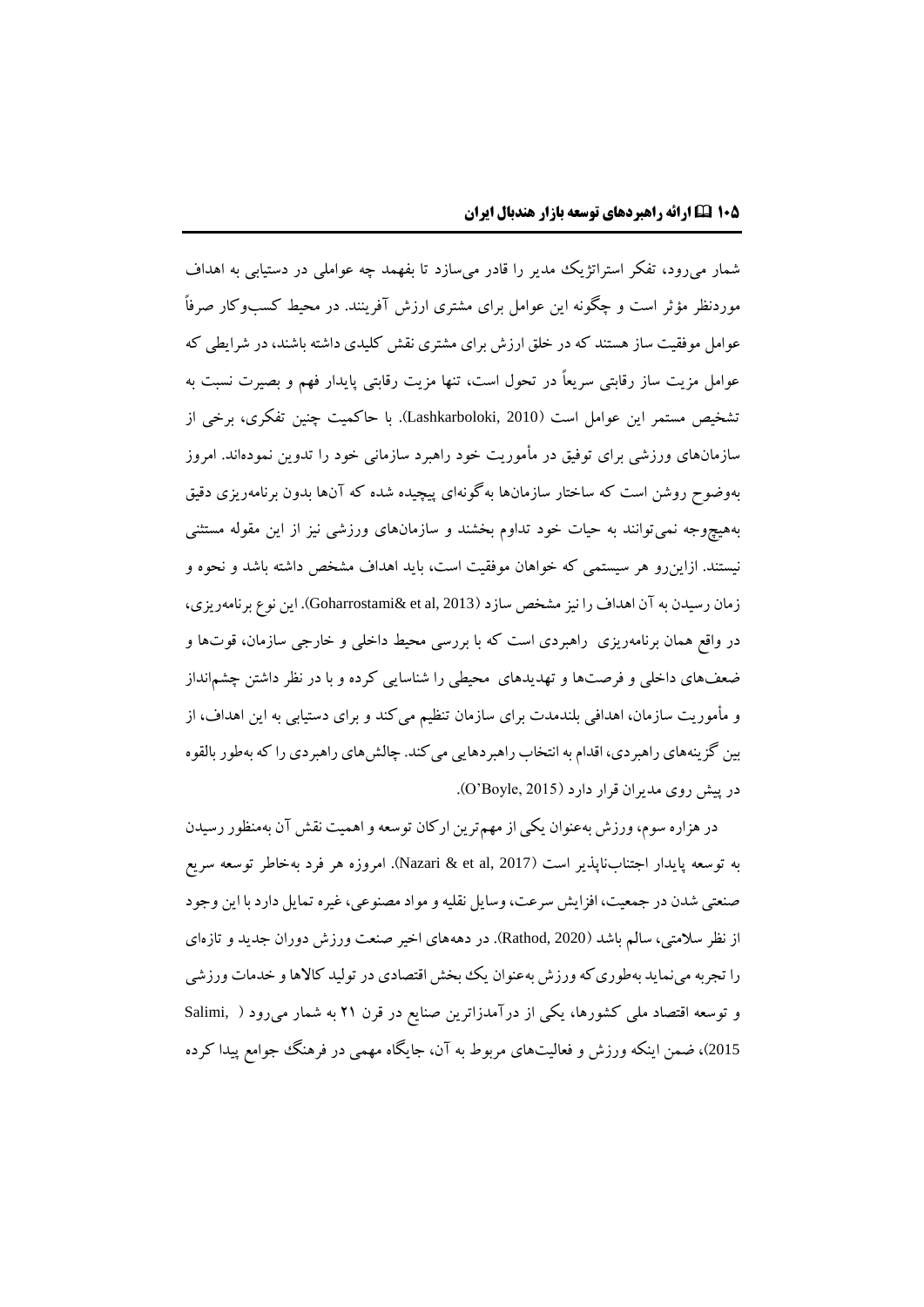است. بنابراین عناصر و ارکان مختلف درگیر در امر ورزش بهعنوان عوامل تأثیرگذار بر جامعه امروزي هستند چرا که روز به روز نیاز به ورزش بیشتر احساس میشود و از اهمیت زیادي برخوردار است)2020 ,al et & Amorós). آنچه باید مدنظر قرار داد اینکه توسعه ورزش و تربیتبدنی بخش مهمی از توسعه اقتصادي – اجتماعی در هر جامعه است و ارائه برنامههاي استراتژیک در بخشهاي مختلف آن از اهمیت خاصی برخوردار میباشد. دستاوردهاي توسعه ورزش حوزه گسترده دارد و موجب رونق اقتصادي و شکوفایی اجتماعی میشود. ازاینرو بسیاري از سازمانهاي ورزشی کشورهاي مختلف برحسب مأموریت خود راهبرد الزم را تهیه کردند و با اجراي آن به موفقیتهاي خوبی دست یافتند. با حاکمیت چنین تفکري، برخی از سازمانهاي ورزشی براي توفیق در مأموریت خود راهبرد سازمانی خود را تدوین نمودهاند. با توجه به اهمیت برنامهریزي راهبردي در توسعه مقولههاي مختلف از جمله ورزش، ضرورت توجه به این مهم نیز بیش از پیش واجب است و بدون شک یکی از دالیل عدم توسعه در عرصه ورزش،کمتوجهی مسئوالن به این مقوله مهم و سلیقهاي عمل کردن است، چرا که به نظر میرسد با هوشمندي راهبردي مدیران و با استفاده مدیریت از متغیرهاي رقابتی عملکرد سازمانهاي ورزشی در جهت ارائهي خدمات، دسترسی به هدفهاي تعیینشده و پیشی گرفتن از رقبا بهبود مییابد.

فدراسیون هندبال ایران در سال 13۵۴ تأسیس گردید و به نظر میرسد طی سالهاي گذشته برنامه راهبردي مدونی نداشته و بیشتر بر اساس نظرات مدیران اداره میشده است، لذا از آنجا که فدراسیون هندبال ایران که رسالت تربیت نسل فعلی و آینده افراد درگیر در حوزه ورزش هندبال را به عهده دارند از نقش بیبدیلی برخوردار میباشد. بررسی نتایج تحقیقات انجام شده پیرامون شناسایی عوامل محیط بیرونی اثرگذار بر فدراسیون هندبال ایران نشاندهنده آن است که پژوهش جامعی در رابطه با شناسایی و تحلیل این عوامل در هندبال ایران صورت نگرفته، لذا به نظر میرسد انجام تحقیقی جامع با رویکرد استراتژیک و استفاده از نظرات صاحبنظران در این زمینه ضروري به نظر میرسد چرا که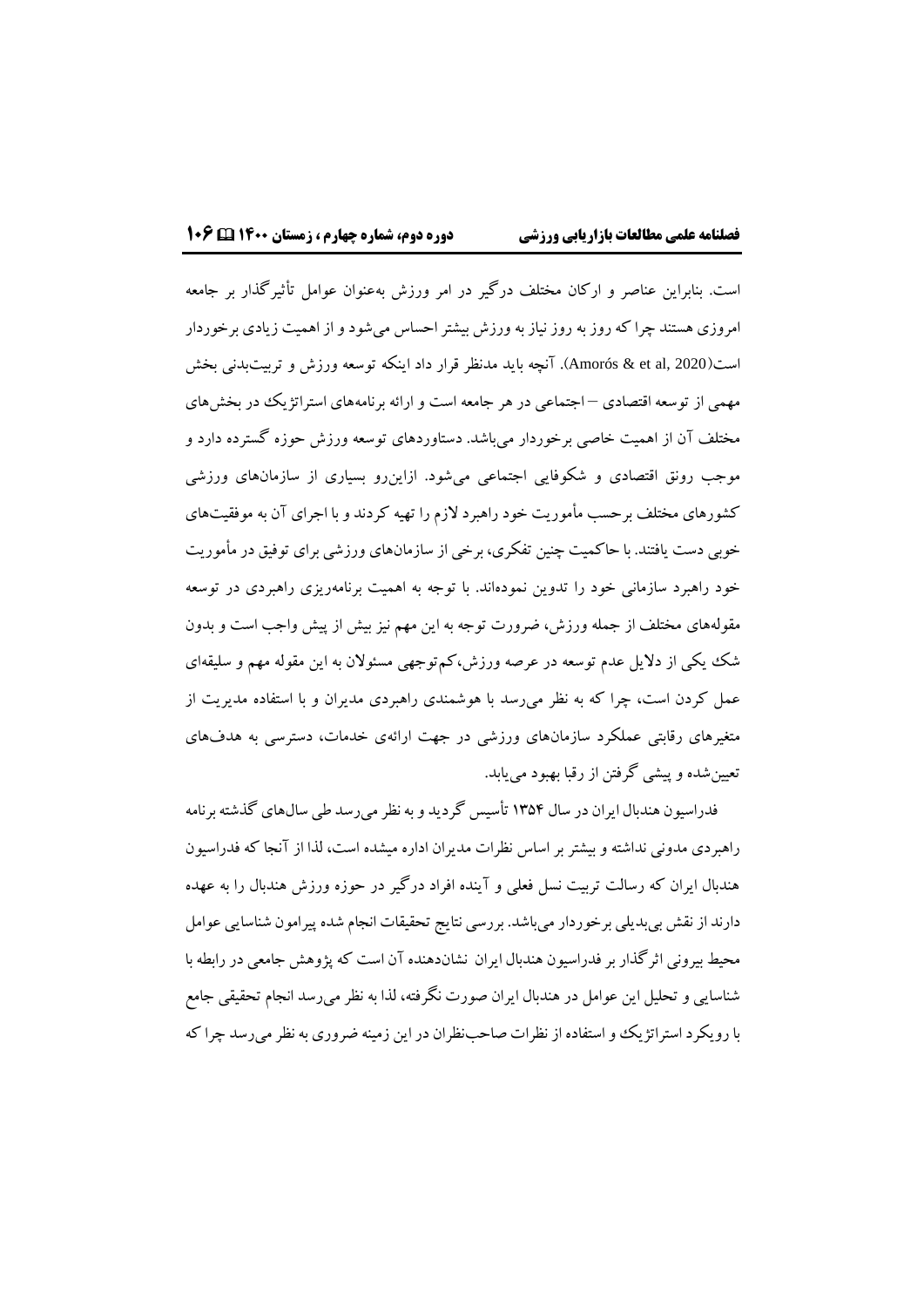اگر این عوامل شناخته شوند موفقیت بیشتر مدیران فدراسیون هندبال ایران در دستیابی به اهداف را در پی خواهد داشت و این موضوع در رشد و پیشرفت و بقاي فدراسیون هندبال ایران در شرایط و محیط رقابتی و پرتالطم امروزي از ضرورت و اهمیت خاصی برخوردار است. بنابراین مسئله اساسی و هدف از انجام این تحقیق، شناسایی مؤلفههاي محیط درونی و بیرونی مؤثر بر فدراسیون هندبال ایران اساس نظر متخصصان و صاحبنظران محیطشناسی راهبردي است که میتوان امیدوار بود با اجرایی شدن این امر بتوان فدراسیون هندبال ایران را در راه رسیدن به اهداف و چگونگی برخورد با عوامل اثرگذار بر آنها یاري نمود. با توجه به مفروضات عنوان شده سؤالی که مطرح است این است که مضامین استراتژیک آیندهنگاري توسعه بازار ورزش هندبال ایران کداماند؟

# **روششناسی پژوهش**

تحقیق حاضر از نظر هدف کاربردي و برحسب روش گردآوري اطالعات، از نوع تحقیقات توصیفی- تحلیلی بود که در آن براي گردآوري دادهها به دو شیوه کمی و کیفی به بررسی مدارک و مستندات، نظرسنجی از مخاطبان و نخبگان، مصاحبه و برگزاري جلسات شوراي راهبردي پرداخته شد. سپس اطالعات در قالب فرمهایی در اختیار مدیران و کارشناسان ستادي فدراسیون هندبال ایران قرار گرفت و ایشان بر اساس قضاوتهاي شهودي شرایط توسعه فدراسیون هندبال ایران در شاخصهاي مختلف سختافزاري، نرمافزاري و انسان افزاري را تشریح کردند. در بخش کیفی براي تجزیهوتحلیل دادهها از روش استقراي منطقی بهمنظور مفهومسازي استفاده شد. فرایند تحلیل دادهها بهصورت زیر بود: اجرا و ویرایش مصاحبهها، کدگذاري نظرها، طبقهبندي نظرها در گروههاي مفهومی یکسان، تفسیر مفاهیم برآمده از تحقیق، ترکیب مفاهیم و در نهایت نتیجهگیري از قضاوتهاي شهودي انجام گرفت. سپس محققان با مقایسه شاخصهاي مختلف احصا شده با استانداردهاي موجود و جمعبندي نظر مدیران و کارشناسان، ماتریس قوتها، ضعفها، فرصتهاو تهدیدهاي هندبال ایران را استخراج کردند. جامعه آماري خبرگان حوزه ورزش بودند. با استفاده از روش نمونهگیري هدفمند تا رسیدن به اشباع نظري در مورد تحلیل وضعیت موجود هندبال ایران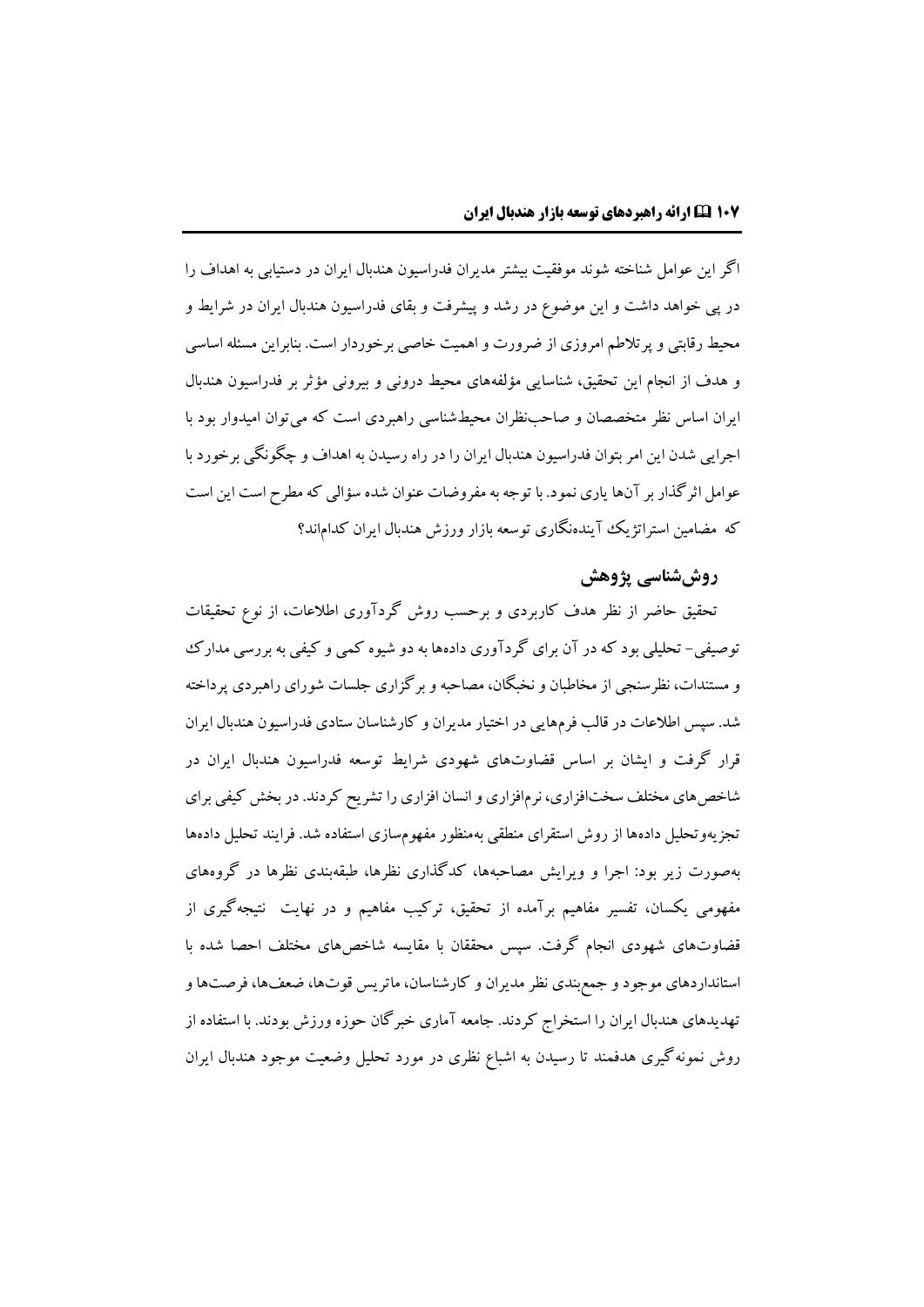نمونهگیري ادامه پیدا کرد. ترکیبي از روش هاي کيفي و کمي براي گردآوري و تحلیل دادهها استفاده شد. ابزار پژوهش، چکلیست بود، براي جمعآوري اطالعات از روش مصاحبه و جلسات شوراي راهبردي استفاده شد. جمعآوري اطالعات مورد نیاز از روش مصاحبه، نظرسنجی و جلسات شوراي راهبردي از طریق استفاده از چکلیستها محقق ساخته که روایی صوري و محتوایی آن را متخصصان تأیید نمودند، انجام شد. برای تجزیهوتحلیل اطلاعات مورد نیاز در بخش کمی از ماتریس ارزیابی موقعیت و اقدام راهبردي (SPACE (و ماتریس برنامهریزي راهبردي کمی (QSPM (و در بخش کیفی از روش استقراي منطقی استفاده شد.

#### **یافتهها**

در فاز تئوریک برنامه استراتژیک آیندهنگاري توسعه هندبال ایران، مأموریت فدراسیون هندبال ایران «توسعه و تعمیم ورزش همگانی، قهرمانی و حرفهای هندبال در ایران »، چشمانداز فدراسیون مذکور تا سال 1۴0۴ » تعالی هندبال ایران و داراي سهمی قابلتوجه از اقتدار و افتخارات ورزشی ایران تا سال1۴0۴« و در نهایت خطمشیهاي کالن » تأکید بر پیشرفت همهجانبه هندبال ایران با جاريسازي رویکرد برنامه محوري در فرایندها و فعالیتهاي، بهرهگیري حداکثري از ظرفیتهاي بالفعل و بالقوه ورزشی فدراسیون و توزیع متوازن منابع متناسب با پراکندگی جمعیتی در قلمروهاي جغرافیایی « در نظر گرفته شد.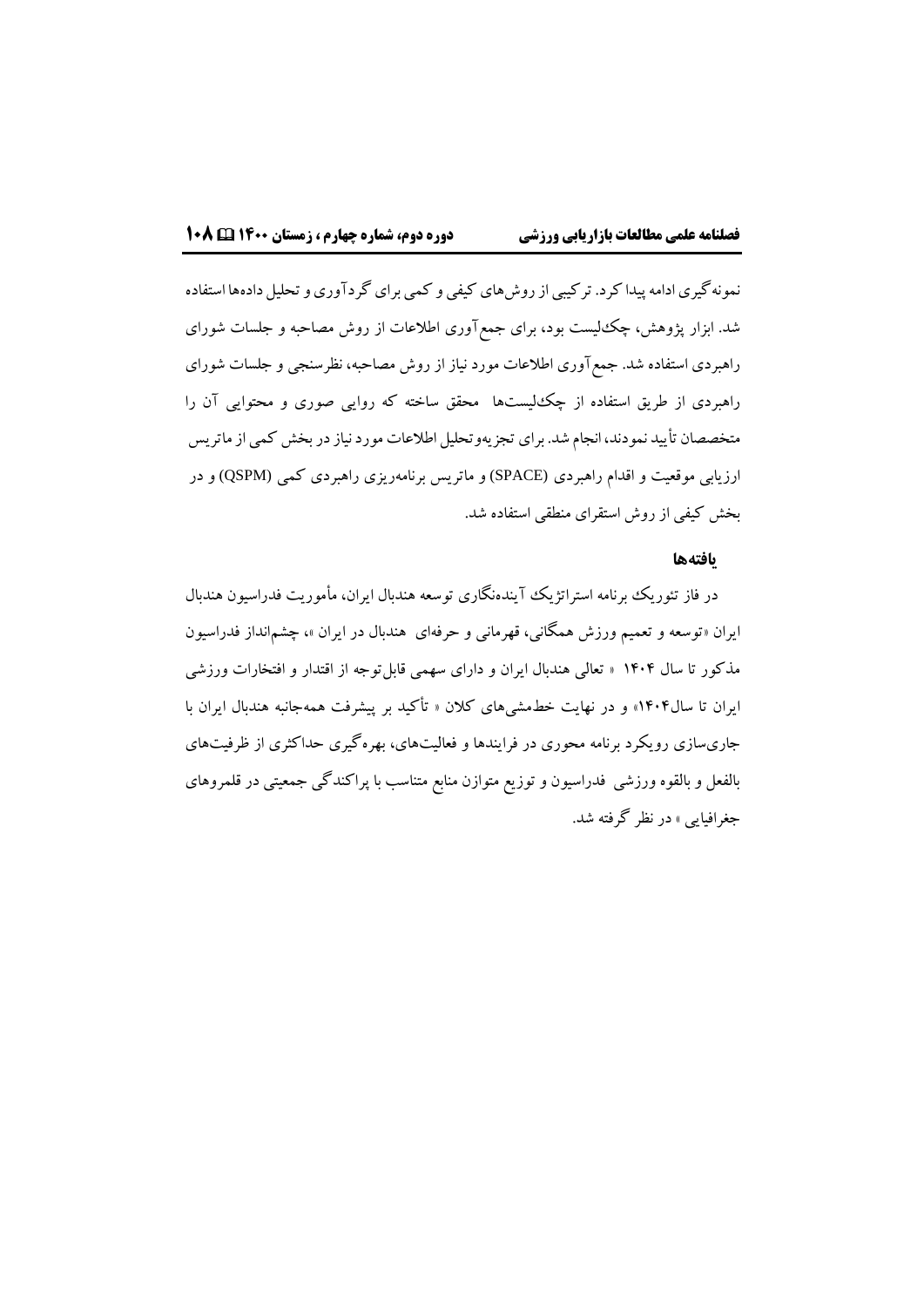| عنوان فاكتور                                                        | وزن                        | امتياز | نمره وزندار             |
|---------------------------------------------------------------------|----------------------------|--------|-------------------------|
| وجود مدیران ورزشی توانمند در حوزه ستادی هندبال ایران                | $\cdot/\wedge\cdot$        | ٣      | $\cdot/\mathbf{r}$ .    |
| وجود منابع انساني متخصص هندبال ايران                                | $\cdot/\wedge \cdot$       | ٣      | $\cdot/\mathbf{r}$      |
| وجود منابع سختافزاری در هندبال                                      | $\cdot/\rangle$            | ٣      | $\cdot/\mathbf{r}$      |
| برگزاری رویدادهای ورزشی منسجم در حوزه هندبال                        | $\cdot/\wedge\cdot$        | ٣      | $\cdot/\mathbf{r}$ .    |
| نگاه متوازن و عدالت محور در ارائه خدمات به ورزش آقایان و خانمها     | $\cdot/\cdot \Delta$       | ٣      | .000                    |
| در اختیار داشتن تیم ورزشی در لیگ حرفهای هندبال ایران                | $\cdot/\rangle$            | ٣      | $\cdot$ /۳.             |
| موفقیتهای کسبشده در تورنمنتهای آسیایی                               | $\cdot$ / $\cdot$ $\Delta$ | ٣      | .78                     |
| توانمندی هندبال ایران در برگزاری روی <mark>دادهای بزرگ ورزشی</mark> | $\cdot$ / $\cdot$ $\Delta$ | ٣      | $\cdot/\sqrt{2}$        |
| نبود برنامه استراتژیک در هندبال ایران                               | $\cdot/\wedge \cdot$       |        | $\cdot/\wedge$          |
| درآمد زائي نامناسب هندبال ايران                                     | $\cdot/\cdot$              |        | $\cdot/\prime$          |
| نامناسب بودن تعاملات مديران فدراسيون با حوزه آموزشي                 | $\cdot$ / $\cdot$ $\Delta$ | ١      | $\cdot/\cdot \Delta$    |
| نداشتن حامی مالی پایدار در هندبال                                   | $\cdot/\rangle$            |        | $\cdot/\wedge\cdot$     |
| جمع كل                                                              | ١                          |        | $\mathbf{Y}/\mathbf{Y}$ |

**جدول -1 ارزیابی عوامل داخلی هندبال ایران**

نتایج در جدول شماره یاک در ماتریس عوامل داخلی هندبال ایران جمع امتیاز وزن عدد ۲/۳۰ را نشان میدهد.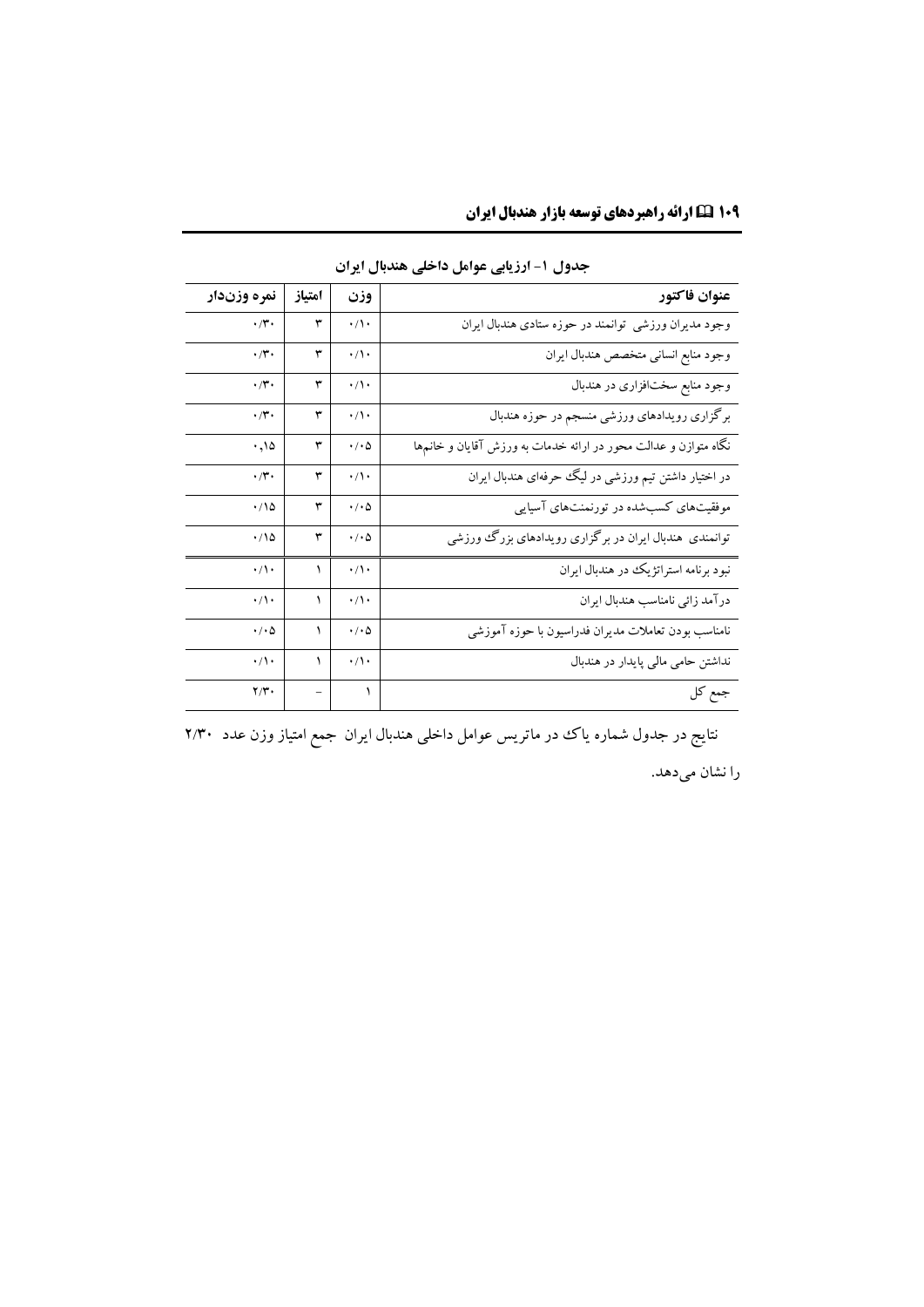| امتياز وزندار              | امتياز | وزن                        | عنوان فاكتور                                                      |
|----------------------------|--------|----------------------------|-------------------------------------------------------------------|
| $\cdot$ /۴.                | ۴      | $\cdot/\wedge \cdot$       | جمعیت جوان کشور                                                   |
| $\cdot$ /۲ $\cdot$         | ۴      | $\cdot/\cdot \Delta$       | جذابيت ورزش براى عموم مردم                                        |
| $\cdot/\sqrt{2}$           | ٣      | $\cdot/\cdot \Delta$       | تصور مثبت ورزش كشور از هندبال ايران                               |
| $\cdot/\sqrt{2}$           | ٣      | $\cdot/\cdot \Delta$       | تأکید بر توسعه و ارتقاء ورزش در قانون برنامه ششم ( فرصت) بند ۴۴   |
| $\cdot$ 10                 | ٣      | $\cdot/\cdot \Delta$       | زیرساختهای ورزشی گسترده سایر دستگاهی متولی ورزش و نهادها          |
| $\cdot/\sqrt{2}$           | ٣      | $\cdot/\cdot \Delta$       | وجود استعدادهای ورزشی سرشار در جامعه                              |
| $\cdot/\sqrt{2}$           | ٣      | $\cdot/\cdot \Delta$       | وجود اساتید، مربیان ، داوران ، مدیران و متخصصان در هندبال استانها |
| $\cdot/\sqrt{2}$           | ٣      | $\cdot/\cdot \Delta$       | وجود خیران ورزشیار در استانها                                     |
| $\cdot/\sqrt{2}$           | ٣      | $\cdot/\cdot \Delta$       | دید مثبت مسئولین بلندپایه کشور به ورزش                            |
| $\cdot/\prime$             | ۲      | $\cdot$ / $\cdot$ $\Delta$ | افزایش میزان گرایش به تفریحات ناسالم و مواد مخدر در میان جوانان   |
| $\cdot$ / $\cdot$ $\Delta$ | ١      | $\cdot$ / $\cdot$ $\Delta$ | موانع فرهنگی و اجتماعی در مشارکت بانوان در ورزش                   |
| $\cdot/\prime$             | ١      | $\cdot/\cdot$              | افزايش قيمت محصولات و خدمات ورزشي                                 |
| $\cdot/\wedge\cdot$        | ١      | $\cdot/\wedge$             | شرایط نامناسب و ناپایدار اقتصادی کشور                             |
| $\cdot$ / $\cdot$ $\Delta$ | ١      | $\cdot/\cdot \Delta$       | تمایل نداشتن شرکتهای دولتی و خصوصی به حمایت مالی از هندبال        |
| $\cdot/\cdot \Delta$       | ١      | $\cdot/\cdot \Delta$       | پوشش نامناسب اخبار ورزش هندبال از طرف رسانهها                     |
| ۰/۰۵                       | ١      | $\cdot$ / $\cdot$ $\Delta$ | تعامل و همکاری نامناسب سازمانهای ورزش کشور با هندبال ایران        |
| $\cdot/\cdot \Delta$       | ١      | $\cdot$ / $\cdot$ $\Delta$ | وجود موانع مختلف در جذب حمایت حامیان مالی و حق پخش تلویزیونی      |
| $Y,Y \Delta$               |        | $\lambda$                  | جمع کل                                                            |

**جدول -2 ارزیابی عوامل خارجی هندبال ایران**

یافتههادر جدول شماره دو ماتریس عوامل داخلی نقاط قوت و ضعف هندبال ایران جمع امتیاز وزن عدد 2/2۵ را نشان میدهد.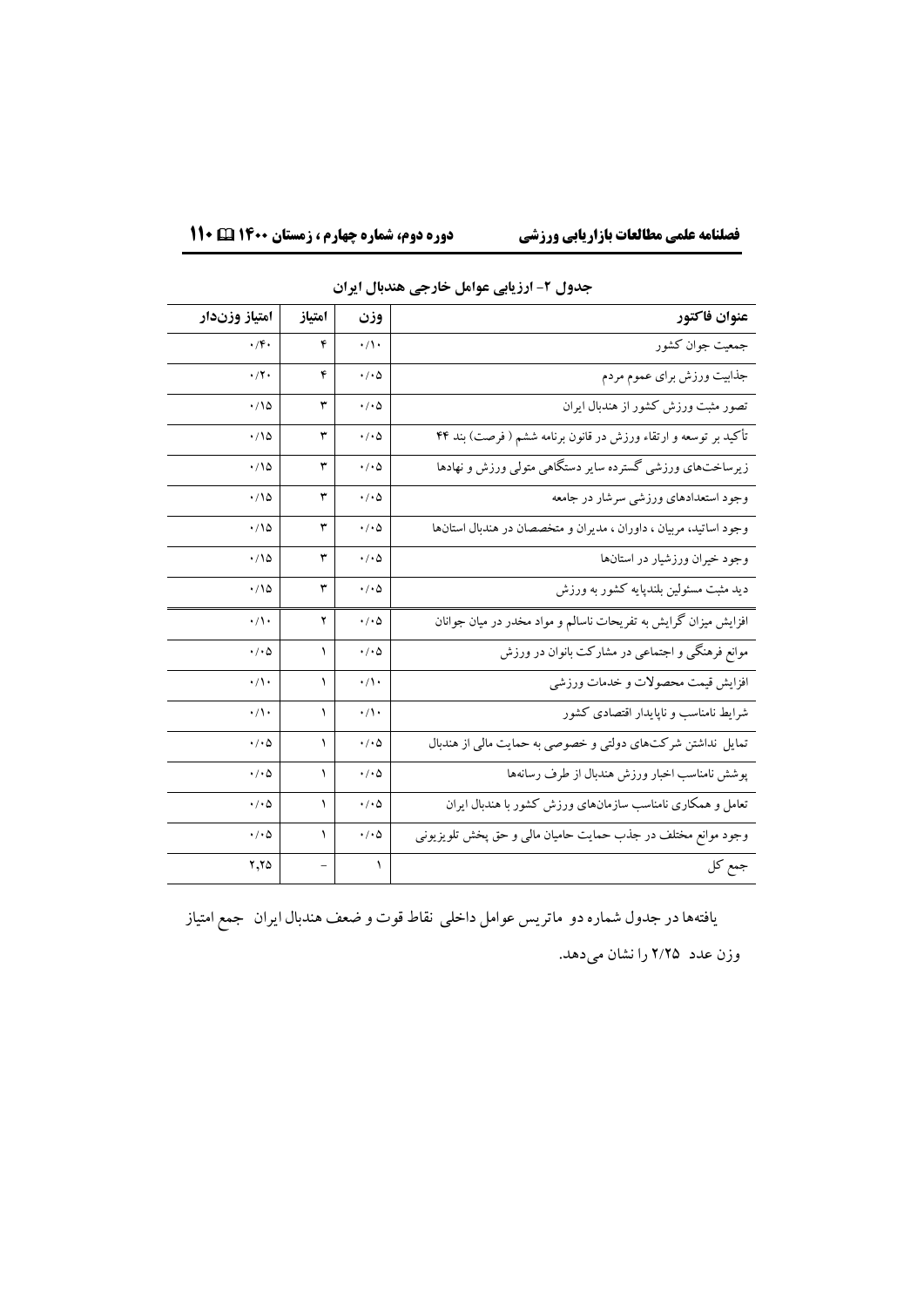

**شکل-1 ماتریس ارزیابی موقعیت و اقدام استراتژیک هندبال ایران**

یافتههادر شکل شماره دو بر اساس رتبهبندياستراتژيهاي عوامل داخلی و خارجی توسعه پایدار هندبال ایران، استراتژي منتخب را در موقعیت استراتژي رقابتی نشان میدهد.

پنج هدف کالن هندبال ایران شامل: تعمیم ورزش در بین جامعه، توسعه ورزش قهرمانی، ارتقاي ورزش حرفهاي، ارتقا و تثبیت جایگاه سازمانی هندبال در تمامی استانها، تعمیق و تقویت روحیه جوانمردي و اخالقمداري از طریق ورزش هندبال بود. در جدول ذیل راهبردهاي متناسب با هر هدف کالن آورده شده است.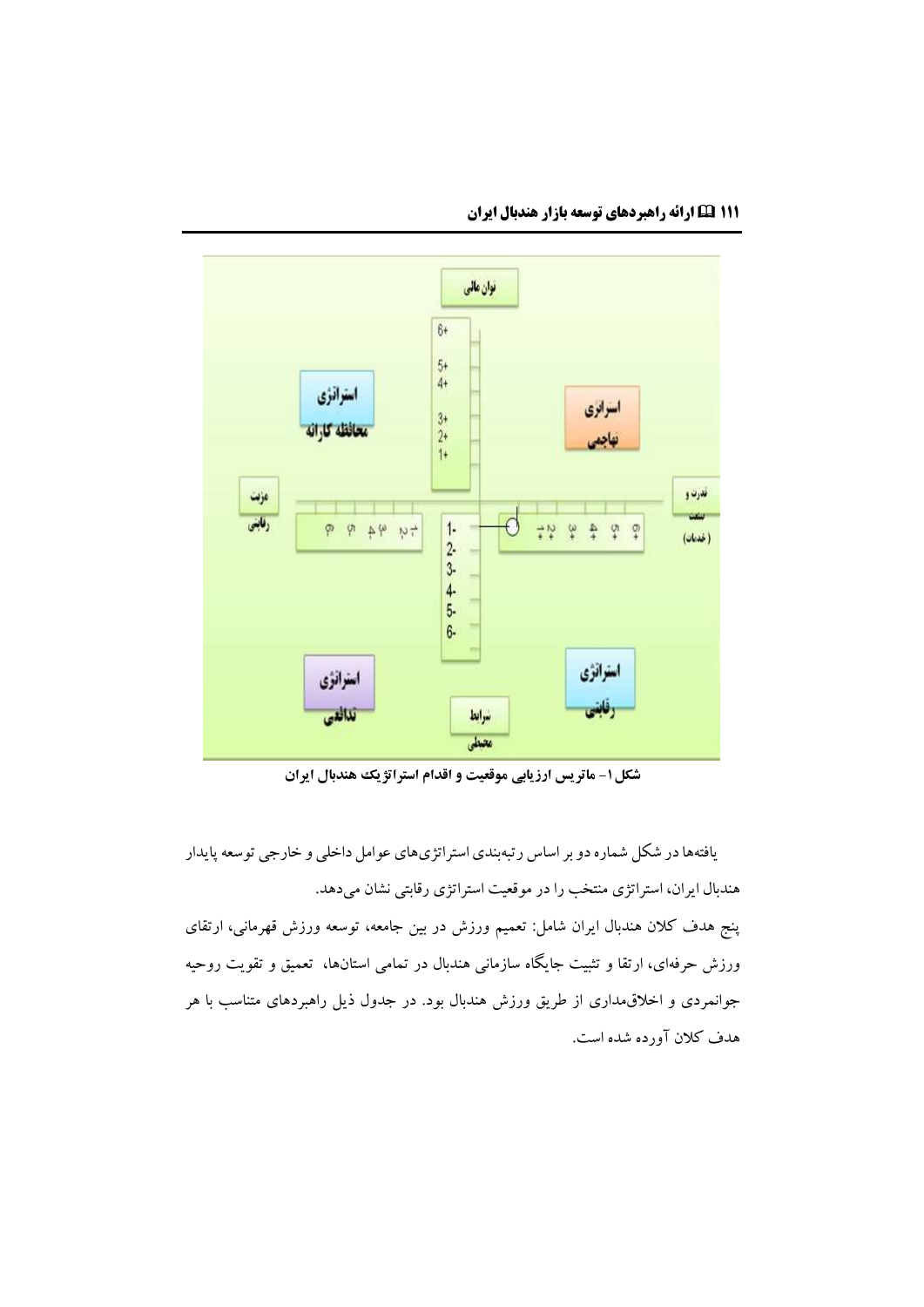|                 |   | . زن زرت ت ۱۰۰۰ زد ت                                                                       |
|-----------------|---|--------------------------------------------------------------------------------------------|
| اهداف كلان      |   | استراتژیها                                                                                 |
| تعميم ورزش      | ١ | تأکید بر توسعه و تعمیم فعالیتها و رویدادهای ورزش همگانی هندبال                             |
| هندبال در بین   | ۲ | برجستهسازى فعاليتها و عملكرد ورزش همگانى  فدراسيون هندبال                                  |
| جامعه           | ٣ | تأکید بر انعکاس ضعفها و شفافیتسازی کاستیهای راهبردی ورزش به مسئولین                        |
|                 | ۴ | توجه به استفاده از ظرفیتهای درونزای جهت راهاندازی بانک اطلاعات جامع هندبال                 |
|                 | ١ | تأکید بر توسعه و تعمیم فعالیتها و رویدادهای ورزش قهرمانی                                   |
| توسعه ورزش      | ۲ | تأكيد بر تعامل حداكثرى معاونت ورزش قهرمانى وزارت ورزش و كميته ملى المپيك                   |
| قهرمانی هندبال  | ٣ | ارتقاى سطح تعامل با رسانهها                                                                |
| در سر تاسر کشور | ۴ | تأکید بر مدیریت بهرهورانه  همراه با بر رعایت سیاستهای انقباضی مالی در فعالیتهای غیرضروری   |
|                 | ۵ | توجه و تأکید بر برنامه محوری و بازنگری در راهبردها و رویکردها با تأکید بر تدوین سند آمایشی |
| ارتقای ورزش     | ١ | برجستهسازی فعالیتها و عملکرد تیمهای ورزش حرفهای فدراسیون هندبال ایران                      |
| حرفهای در       | ۲ | ترغیب و کسب حمایت حداکثری وزارت ورزش در راستای ارتقای برند فدراسیون هندبال ایران           |
| رشته هندبال     | ٣ | تأکید بر درآمدزایی حداکثری از منابع در اختیار هندبال                                       |
| ارتقا و تثبيت   | ١ | برجستهسازی جایگاه و اهمیت ورزش در راستای تثبیت و پایداری هندبال با توجه ً به بند ۴۴        |
| جايگاه هندبال   |   | سیاستهای کلی برنامه ششم توسعه                                                              |
| تعميق وتقويت    | ١ | تسهیل شرایط حضور حداکثری خیران ورزش یار در هندبال ایران                                    |
| روحيه           | ۲ | تأکید بر نهادینهسازی و استفاده حداکثری از نهضت داوطلبی در رویدادها                         |
| جوانمردی و      |   |                                                                                            |
| اخلاقمدارى      |   |                                                                                            |

## **جدول-3 استراتژیهای متناسب با حوزههای اهداف کالن هندبال ایران**

بر اساس یافتههاي جدول شماره هفت در مجموع 1۵ استراتژي متناسب با اهداف کالن هندبال ایران در نظر گرفته شد که هدف توسعه ورزش قهرمانی با مجمع پنج استراتژي و هدف تعمیم هندبال با رویکرد ورزش همگانی با چهار استراتژي بیشترین سهم از راهبردهاي هندبال ایران را به خود اختصاص دادند.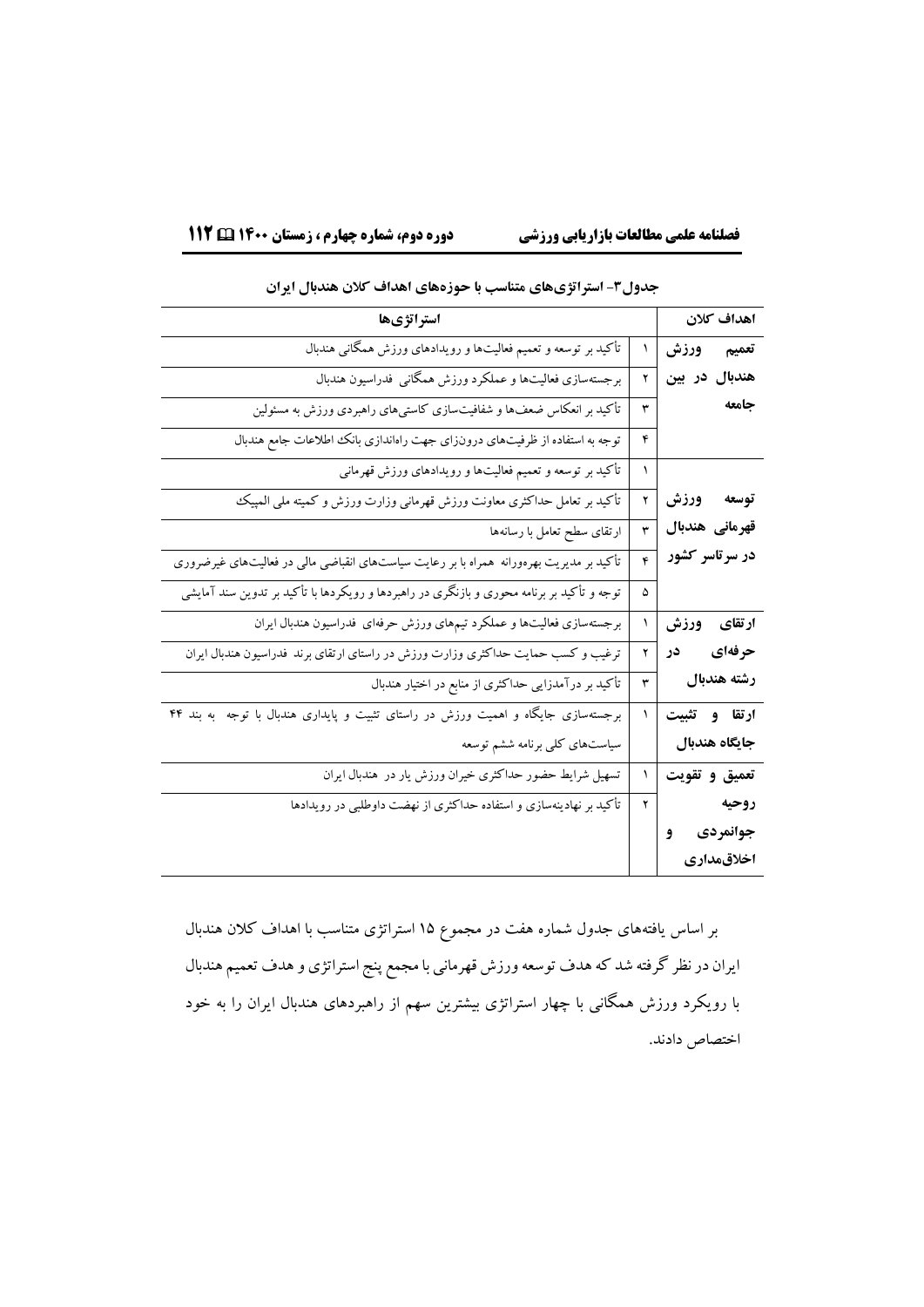| جدول ٤- استراتژیهای اولویتدار هندبال ایران۔بر اساس ماتریس QSPM                             |                   |                 |  |  |
|--------------------------------------------------------------------------------------------|-------------------|-----------------|--|--|
| عنوان استراتژي                                                                             | نمره              | برچسب           |  |  |
| تأكيد بر توسعه و تعميم فعاليتها و رويدادهاى ورزش قهرمانى                                   | $Y/\Lambda$       | SO <sub>3</sub> |  |  |
| ارتقاى سطح تعامل با رسانهها                                                                | Y/Y               | ST1             |  |  |
| برجستهسازی جایگاه و اهمیت ورزش در راستای تثبیت و پایداری هندبال                            | $Y/\Delta\Lambda$ | SO <sub>2</sub> |  |  |
| توجه و تأکید بر برنامه محوری و بازنگری در راهبردها و رویکردها با تأکید بر تدوین سند آمایشی | $Y/\Delta$        | WO1             |  |  |
| برجستهسازی فعالیتها و عملکرد ورزش همگانی و قهرمانی  فدراسیون هندبال ایران                  | $Y/\Delta$        | ST <sub>2</sub> |  |  |
| تأكيد بر تعامل حداكثرى معاونت ورزش قهرماني وزارت ورزش و كميته ملى المبيك                   | <b>Y/FA</b>       | SO <sub>1</sub> |  |  |
| تأکید بر مدیریت بهرهورانه همراه با بر رعایت سیاستهای انقباضی مالی در فعالیتهای غیرضروری    | ۲/۴۶              | WT1             |  |  |
| تسهیل شرایط حضور حداکثری خیران ورزش یار در هندبال ایران                                    | $Y/\lambda$       | SO <sub>7</sub> |  |  |
| تأکید بر درآمدزایی حداکثری از منابع در اختیار هندبال                                       | $Y/Y$ .           | WO <sub>5</sub> |  |  |

**۱۱3 ارائه راهبردهاي توسعه بازار هندبال ایران**

بر اساس یافتههاي جدول شماره هشت سه استراتژي اولویتدار هندبال ایران شامل: تأکید بر توسعه و تعمیم فعالیتهاو رویدادهاي ورزش قهرمانی، ارتقاي سطح تعامل با رسانههاو برجستهسازي جایگاه و اهمیت ورزش در راستاي تثبیت و پایداري هندبال میباشد.

## **بحث و نتیجهگیری**

تأثیر عوامل محیطی بر پدیدههاي اجتماعی انکارناپذیر است، زیرا محیط همانند بستر و زمینهاي است که پدیده اجتماعی در آن اتفاق میافتد و از عوامل محیطی تأثیر میپذیرد و بر آن تأثیر میگذارد. سرعت روزافزون تغییرات در دنیاي کنونی، منجر به پیدایش عصري به نام عدم قطعیت شده و محیطی سرشار از فرصت و تهدید را پیش روي سیستمهاي پیچیده کنونی قرار داده است. از آنجا که در حوزه ورزش فدراسیون هندبال مانند سازمانهاي ورزشی خدمات مشابهی را به مشتریان ارائه میدهند، رقابت بر سر دستیابی به مشتري و از همه مهمتر حفظ آن است. مدیران این فدراسیون باید از هوشمندي راهبردي خود در رسیدن به این هدف استفاده کرده و با بهکارگیري بازارگرایی و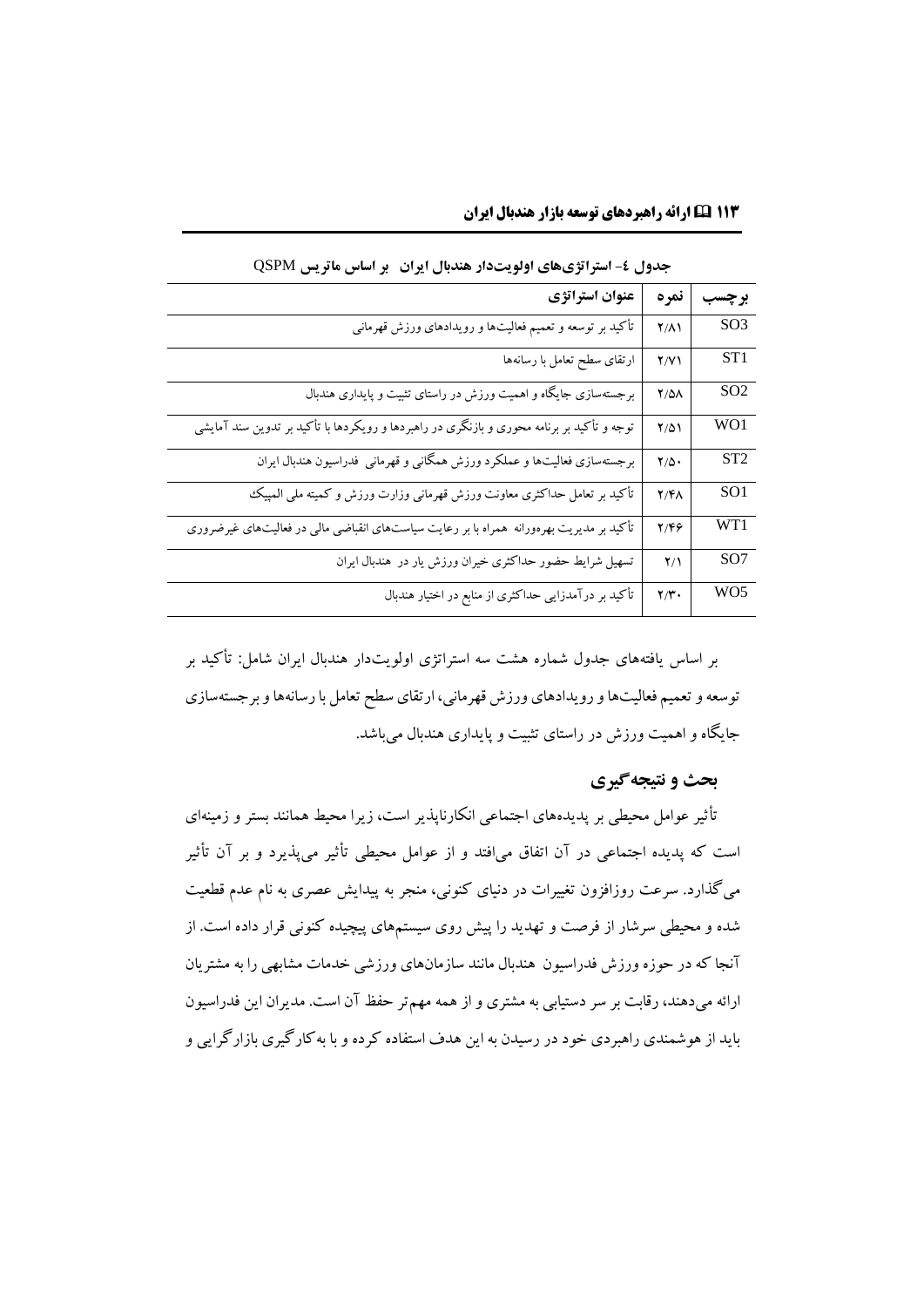کارآفرینی به رقابت با دیگر فدراسیونها و برآوردن نیازها و خواستههاي مشتریانشان بپردازند. بر همین اساس مدیران فدراسیون هندبال باید از رویکرد هوشمندي راهبردي بهعنوان بخشی از شغل خود بهره برده و از آن بهعنوان کلید اصلی تصمیمگیري استفاده کنند. آنچه مسلم است، سازمانهاي ورزشی مانند اکثر سازمانها و نهادهاي سایر حوزهها براي بقا و دوام در عرصه رقابت جهانی به سازمانی راهبرد محور تبدیل شدهاند، بهطوريکه بسیاري از سازمانهاي ورزشی کشورهاي مختلف بر اساس مأموریت خود راهبرد الزم را تهیه کردند و با اجراي آن به موفقیتهاي خوبی دست یافتند. با چنین اندیشهاي سازمانهاي مزبور عالوه بر دارا بودن برنامه راهبردي و چشمانداز شفاف، به دنبال حضوري موفق در عرصههاي ملی و بینالمللی نیز هستند و امیدوارند با اجراي این راهبردها به اهداف تعیین شده، با حداقل انرژي و منابع دست یابند.

بر اساس مدلهاي استراتژیک یکی از ماتریسهايمهمی که به مدیران کمک میکند تا به خوبی فرایندها و فعالیتهاي سازمان را بر اساس شرایط موجود جاري در سازمانها مطابقت دهند ماتریس داخلی و خارجی میباشد. این ماتریس از جمعبندي دو ماتریس ارزیابی محیط داخلی و ماتریس ارزیابی محیط خارجی به دست میآید. با توجه به رتبه و وزن مؤثرداده شده به قوتهاو ضعفهاي محیط داخلی حوزه هندبال ایران، نمره ماتریس عوامل داخلی 2/2۵ بهدستآمده، این عدد نشان میدهد که وضعیت محیط داخل در حد نسبتاً مناسب میباشد و بیانگر آن است که فدراسیون هندبال ایران از لحاظ عوامل درونی از قوتهاي خوبی برخوردار است. به نظر میرسد راهبردها، فرایندهاو فعالیتهاي اتخاذشده از طرف کارشناسان و مدیران مناسب میباشد. این امر مستلزم آن است که با توجه به پتانسیلهاو ظرفیتهاي موجود با برنامهریزي دقیق و مدون شاهد توسعه و پیشرفت چشمگیر این طرح با محوریت تولید و انتقال دانش باشیم، ازاینرو الزم است استراتژيهاي بهینهسازي متناسب با اهداف توسط استراتژیستها و کارشناسان در راستاي رسیدن به وضعیت مطلوب اتخاذ گردد. پس از رتبه و وزن بندي مؤثر فرصتها و تهدیدهاي هندبال ایران نمره ماتریس عوامل خارجی شاخص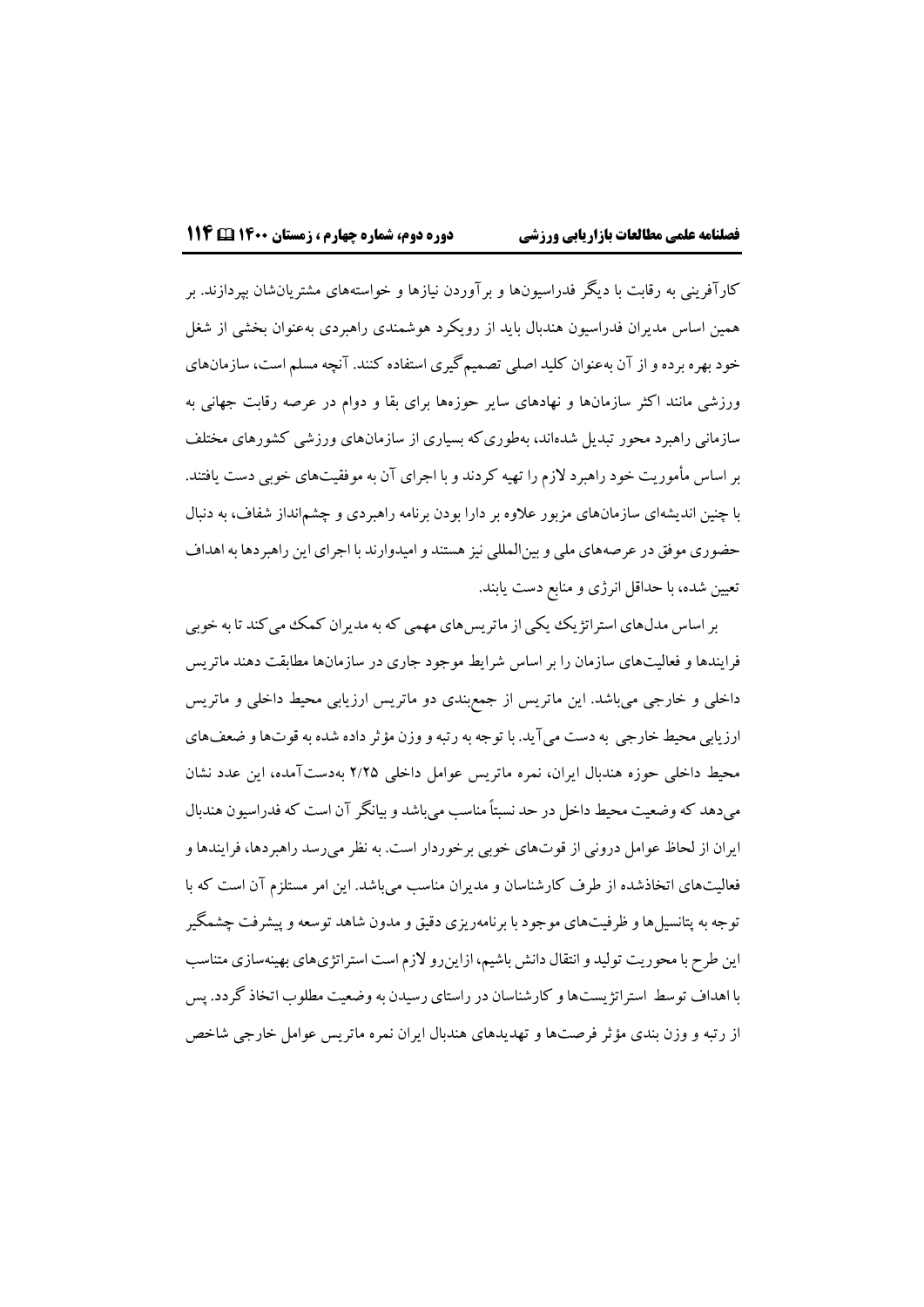2/30 به دست آمد. این عدد نشان میدهد وضعیت محیط خارج در حد نسبتاً خوبی قرار دارد، هر چند از نظر عوامل بیرونی داراي تهدیدهایی است، لذا با بهرهگیري از فرصتها و عوامل بیرونی و خارج از اختیار را با مشکل مواجه میسازد. بهصورت کلی از تحلیل نمره عوامل داخلی )2/2۵( و تحلیل نمره عوامل خارجی)2/30( میتوان استنباط نمود که براي رسیدن به وضعیت مطلوب بیشتر باید با بهرهگیرياز قوتهاي وضعیت را بهبود بخشید. هرچند گاهی در خارج از سازمان فرصتهاي بسیار مناسبی وجود دارد ولی سازمان به سبب داشتن ضعف داخلی نمیتواند از این فرصتها بهرهبرداري نماید. در این راهبرد باید سعی شود نقاط ضعف به حداقل و فرصتها به حداکثربرسد. همانطور که از تفسیر ماتریس تعیین وضعیت محیط درون و بیرون استنباط میشود، وضعیت موجود هندبال ایران در محدوده حفظ و پیشرفت خدمات قرار گرفته است. راهبردهایی که در این وضعیت بیشتر به کار میرود منطبق بر ارائه خدمات نوین و بروز رسانی خدمات گذشته منطبق بر نیازهاي فدراسیون هندبال ایران میباشد. به نظر میرسد این اداره میبایست نوع و نفوذ خدمات ورزشی خود را در محیط داخلی و پیرامونی منطبق با مأموریت خود توسعه دهد.

با توجه به اینکه براي تدوین برنامه راهبردي ابتدا باید منظرها و اهداف سازمان تعیین شود، ازاینرو بر اساس یافتهها اهداف کالن هندبال ایران با توجه به چشمانداز در نظرگرفته شده شامل تعمیم ورزش هندبال در بین جامعه، توسعه ورزش قهرمانی هندبال همراه با کسب افتخار در راستاي ارتقاي حداکثري برند فدراسیون هندبال ایران، ارتقاي لیگ حرفهاي هندبال، ارتقا و تثبیت جایگاه سازمانی هندبال در ایران، تعمیق و تقویت روحیه جوانمردي و اخالقمداري در جامعه بود. باید اذعان نموداهداف و سیاستهاي کالن و تأثیرگذاري فدراسیون هندبال ایران با توجه به جایگاه هندبال در ورزش کشور در قالب منظرهاي تدوین شده میبایست بهدرستی تفسیر شوند و در ادامه اهداف بلندمدت و راهبردي، سنجهها، اهداف کمی، اهداف سالیانه و اقدامات اجرایی طراحی شود تا زمینه اجراي صحیح راهبردهاي تدوین شده مهیا شود.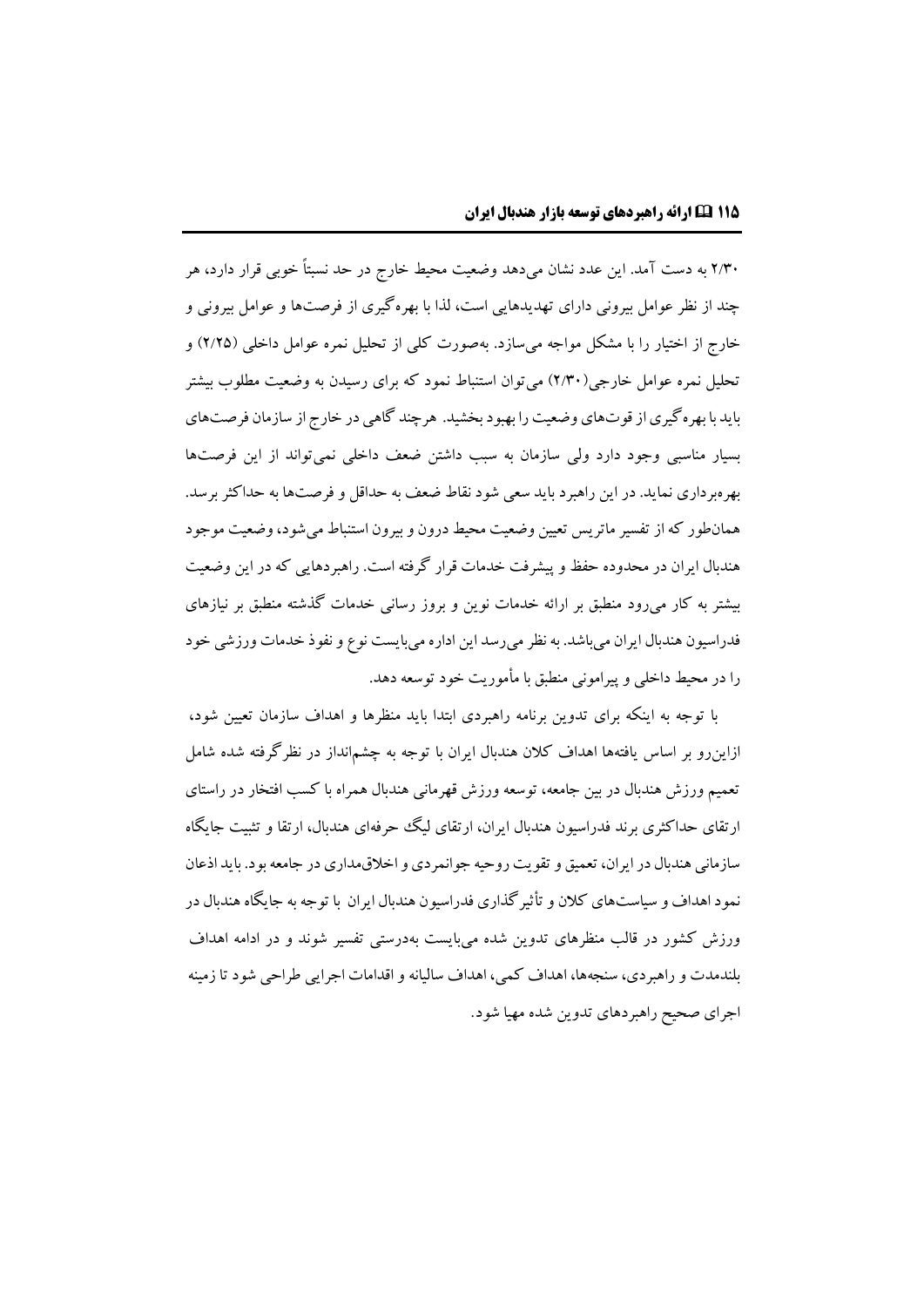بر اساس یافتهها موقعیت استراتژیک هندبال ایران در ماتریس ارزیابی موقعیت و اقدام راهبردي در موقعیت استراتژيهاي رقابتی بهدستآمده است. الزم به ذکر است ماتریس ارزیابی موقعیت و اقدام استراتژیک از برآیند توان مالی، توان خدمات یا صنعت، ثبات محیطی و مزیتهاي رقابتی به دست میآید و نهایتاً بر اساس وضعیت موجود اتخاذ استراتژيهاي الزم از منظر استراتژيهاي تهاجمی، استراتژيهاي محافظهکارانه، استراتژيهاي رقابتی و استراتژيهاي تدافعی را مورد تحلیل قرار داده و رویکرد استراتژيهاي سازمان را مشخص مینماید. نتیجهاي که از این برآیند حاصل میگردد حاکی از این است که فدراسیون هندبال ایران در اجراي بهینه فعالیتهاي هندبال باید شایستگی اصولی خود را حفظ کند. بر اساس یافتهها مهمترین راهبردهاي اولویتدار شامل تأکید بر توسعه و تعمیم فعالیتها و رویدادهاي ورزش قهرمانی، ارتقاي سطح تعامل با رسانهها،برجستهسازي جایگاه و اهمیت ورزش در راستاي تثبیت و پایداري هندبال با توجه به بند ۴۴ سیاستهاي کلی برنامه ششم توسعه،توجه و تأکید بر برنامه محوري و بازنگري در راهبردها و رویکردها با تأکید بر تدوین سند آمایشی،برجستهسازي فعالیتهاو عملکرد ورزش همگانی و قهرمانی فدراسیون هندبال ایران، تأکید بر تعامل حداکثري معاونت ورزش قهرمانی وزارت ورزش و کمیته ملی المپیک،تأکید بر مدیریت بهره بهرهورانه همراه با بر رعایت سیاستهاي انقباضی مالی در فعالیتهاي غیرضروري، تسهیل شرایط حضور حداکثري خیران ورزش یار در هندبال ایران و تأکید بر درآمدزایی حداکثري از منابع در اختیار هندبال می باشد.

باید اذعان نمود فدراسیون هندبال ایران می تواند از این طریق به خوبی نقشه راه فدراسیون هندبال جهت تمرکز بر استراتژيهاي اولویتدار هر یک از اهداف مشخص و با تمرکز با هر یک از این اهداف راهبردي شرایط تحقق اهداف کالن فدراسیون هندبال تسهیل میگردد. ازاینرواتخاذبه نظر میرسد منجر به نهادینهسازي تفکر استراتژیک در بین مدیران در راستاي کارآمدي هر چه بهتر هندبال را فراهم آورده و تعالی سازي برند فدراسیون در حفظ وضع موجود در بازار رقابتی بهعنوان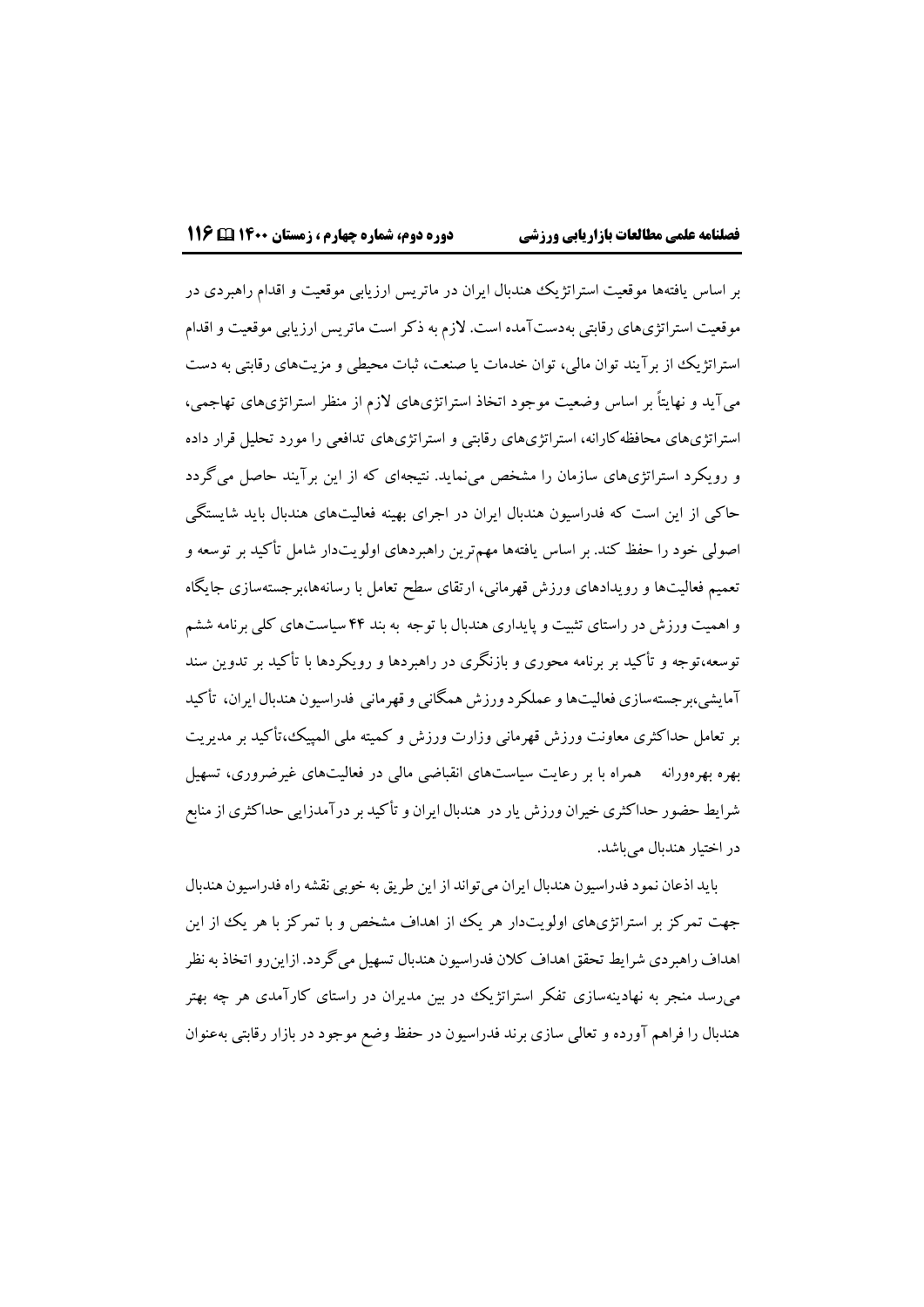یکی از رهبران بازار بهعنوان استراتژي اولویتدار انتخاب گردید. مدیران با استفاده از برنامه تدوین شده حاضر میتوانند اهداف کالن فدراسیون هندبال را نشانه بروند و شرایط را بهمنظور تحقق چشمانداز فراهم آورند.

## **مالحظات اخالقی**

در جریان اجراي این پژوهش و تهیه مقاله کلیه قوانین کشوري و اصول اخالق حرفهاي مرتبط با موضوع پژوهش از جمله رعایت حقوق آزمودنیها، سازمانها و نهادها و نیز مؤلفین و مصنفین رعایت شده است. پیروي از اصول اخالق پژوهش در مطالعه حاضر رعایت شده و فرمهاي رضایتنامه آگاهانه توسط تمامی آزمودنیها تکمیل شد.

> **حامی مالی** هزینههاي مطالعه حاضر توسط نویسندگان مقاله تامین شد.

> > **تعارض منافع**

بنابر اظهار نویسندگان مقاله حاضر فاقد هرگونه تعارض منافع بوده است و این مقاله قبالً در هیچ نشریهاي اعم از داخلی یا خارجی چاپ نشده است و صرفاً جهت بررسی و چاپ به فصلنامه مطالعات بازاریابی ورزشی ارسال شده است.

#### **Reference**

Amorós-Aguilar, L., Portell-Cortés, I., Costa-Miserachs, D., Torras-Garcia, M., Riubugent-Camps, È. Almolda, B., & Coll-Andreu, M. (2020). The benefits of voluntary physical exercise after traumatic brain injury on rat's object recognition memory: A comparison of different temporal schedules. Experimental Neurology, 326, 113178.

David, F. (2010). "Strategic Management". Translators: Corp AS; the Arabs cm. Thirteenth Edition. Tehran: Cultural Research Bureau, pp. 50-1. (Persian)

Elbanna, S. (2016). Managers' autonomy, strategic control, organizational politics and strategic planning effectiveness: An empirical investigation into missing links in the hotel sector. Tourism Management, 52, 210-220.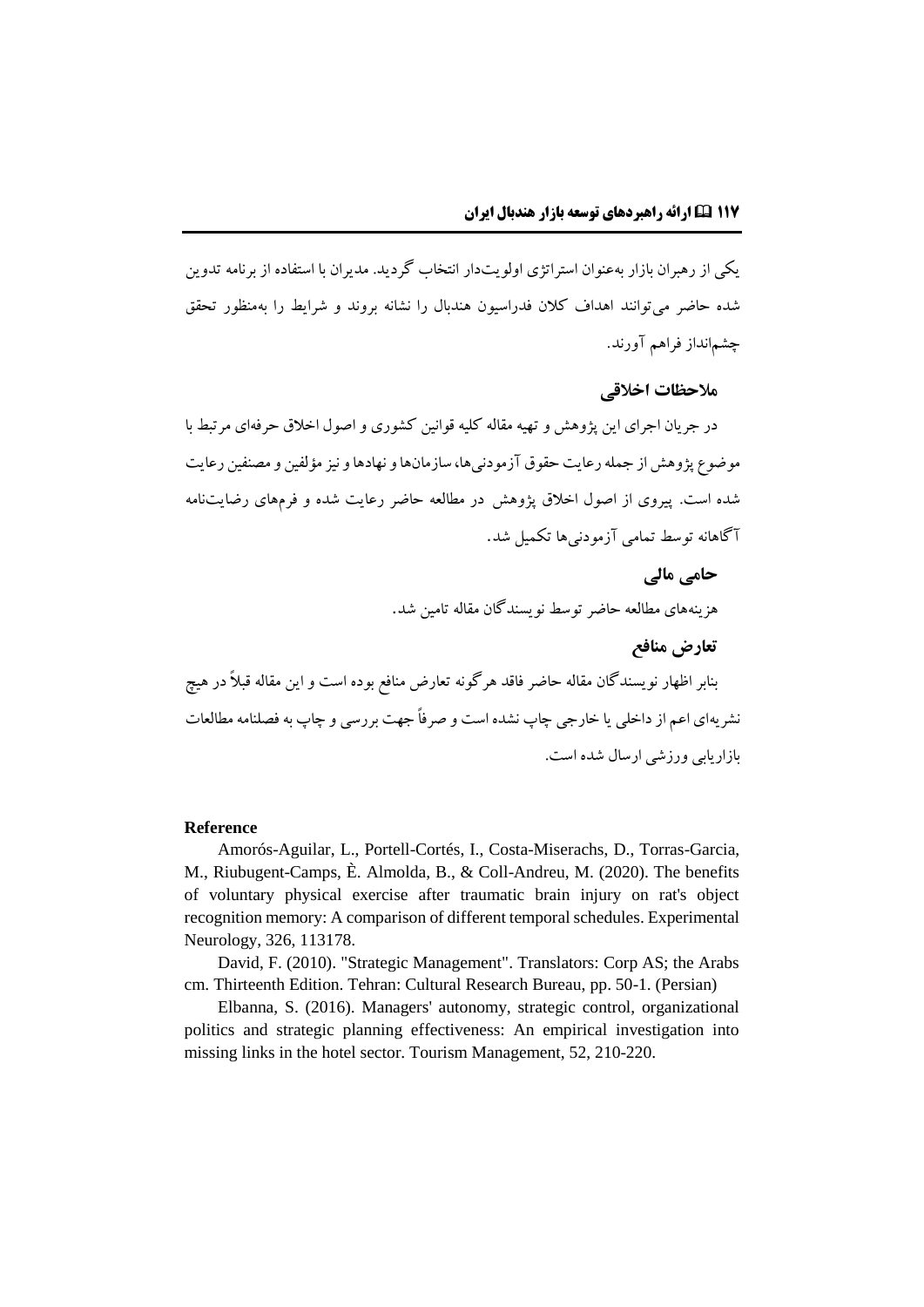Khazani Sahneh, Sa'id; Aslaniyan Mehran (2017). The Future Score Card in the Framework of Strategic Forecasting. Quarterly Journal of Management Future Studies - Year Twenty-Eighth / Issue. 109. 91-109.

López, C., & Ishizaka, A. (2018). A scenario-based modeling method for controlling ECM performance. Expert systems with applications, 97, 253-265.

Meristö, T., & Laitinen, J. (2018). ALL ROADS LEAD TO ROME?: Vision-Based Scenario Evaluation concerning Sustainable Residential Areas. In Proceedings of the METNET Seminar 2017 in Cottbus. Häme University of Applied Sciences.

Nazari, R. (2018). The role of sport in the future of development of Iran. Developmental Thinking. 5(1): 2-24. (in Persian)

Nazari, Rasool. Ehsani, Mohammad. Mehrzad, Hamidi. Salari, Mohsen. (2014). Sports General Directorate of Youth and Sport of the strategic perspectives of the model David. Journal of Sport Management. 1 (6), pp. 157- 172. (Persian)

Nazari R., & PourAbedi H. (2013). "Development of Perspectives and Strategic Planning in Sport". Management and Administrative Sciences Review. pp: 104-113.

Nazari R, Yaghmaei l., & Sohrabi Z. (2016). Strategic document of territorial development of sport sector of Isfahan province. Sports Management Magazine. 8(5):680-65. (in Persian).

O'Boyle, I. (2015). Developing a performance management framework for a national sport organisation. Sport management review, 18(2), 308-316.

Poursoltani Zarandi, H. (2021). Meta-analysis of the relationship between service quality and customer satisfaction in sports organizations. Sports Marketing Studies, 2(3), 1-25. (in Persian)

Pulido-Velazquez, D., Renau-Pruñonosa, A., Llopis-Albert, C., Morell, I., Collados-Lara, A. J., Senent-Aparicio, J., & Baena-Ruiz, L. (2018). Integrated assessment of future potential global change scenarios and their hydrological impacts in coastal aquifers–a new tool to analyse management alternatives in the Plana Oropesa-Torreblanca aquifer. Hydrology and Earth System Sciences, 22(5), 3053-3074.

Rathod, Y. A. (2020). An access control and authorization model with Open stack cloud for Smart Grid. ADCAIJ: Advances in Distributed Computing and Artificial Intelligence Journal, 9(3), 69-87.